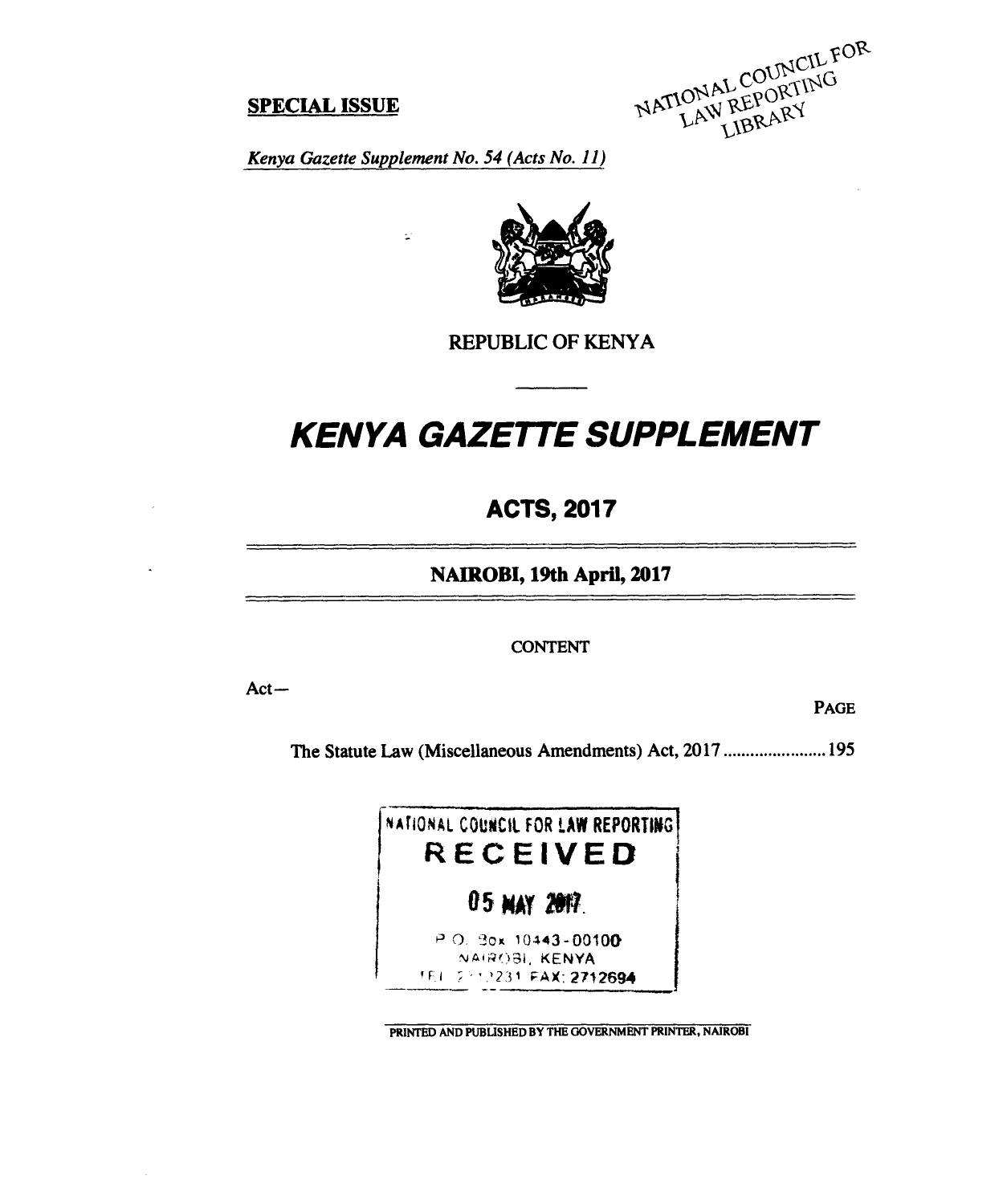#### **195**

### **THE STATUTE LAW (MISCELLANEOUS AMENDMENTS) ACT**

#### **No. 11 of 2017**

*Date of Assent: 13th April, 2017* 

*Date of Commencement: 4th May, 2017* 

#### **AN ACT of Parliament to make minor amendments to statute law**

**ENACTED** by the Parliament of Kenya, as follows-

1. This Act may be cited as the Statute Law (Miscellaneous Amendments) Act, 2017. Short title.

2. The several laws specified in the first column of the Schedule are amended, in the provisions specified in the second column thereof, in the manner respectively specified in the third column.

#### **SCHEDULE (s. 2)**

*Written law Provision Amendment*  The Judicature s.9 Delete and substitute therefor the following new  $\Delta ct$  (Can  $\beta$ ) section-Act (Cap. 8) Retirement Age. 9 (1) Subject to subsection (2), the age at which a person holding the office of judge shall retire shall be seventy years. (2) Notwithstanding subsection (1), a person holding the office of Judge may elect to vacate office at any time after attaining the age of sixty-five years. The Advocates s.2 Delete the definitions of "unqualified Act (Cap. 16) person" and substitute therefor the following

new definition —

"unqualified person" means a person who is not qualified under section 9 and includes an advocate who—

(a) is not qualified under section 9;

Amendment of written laws.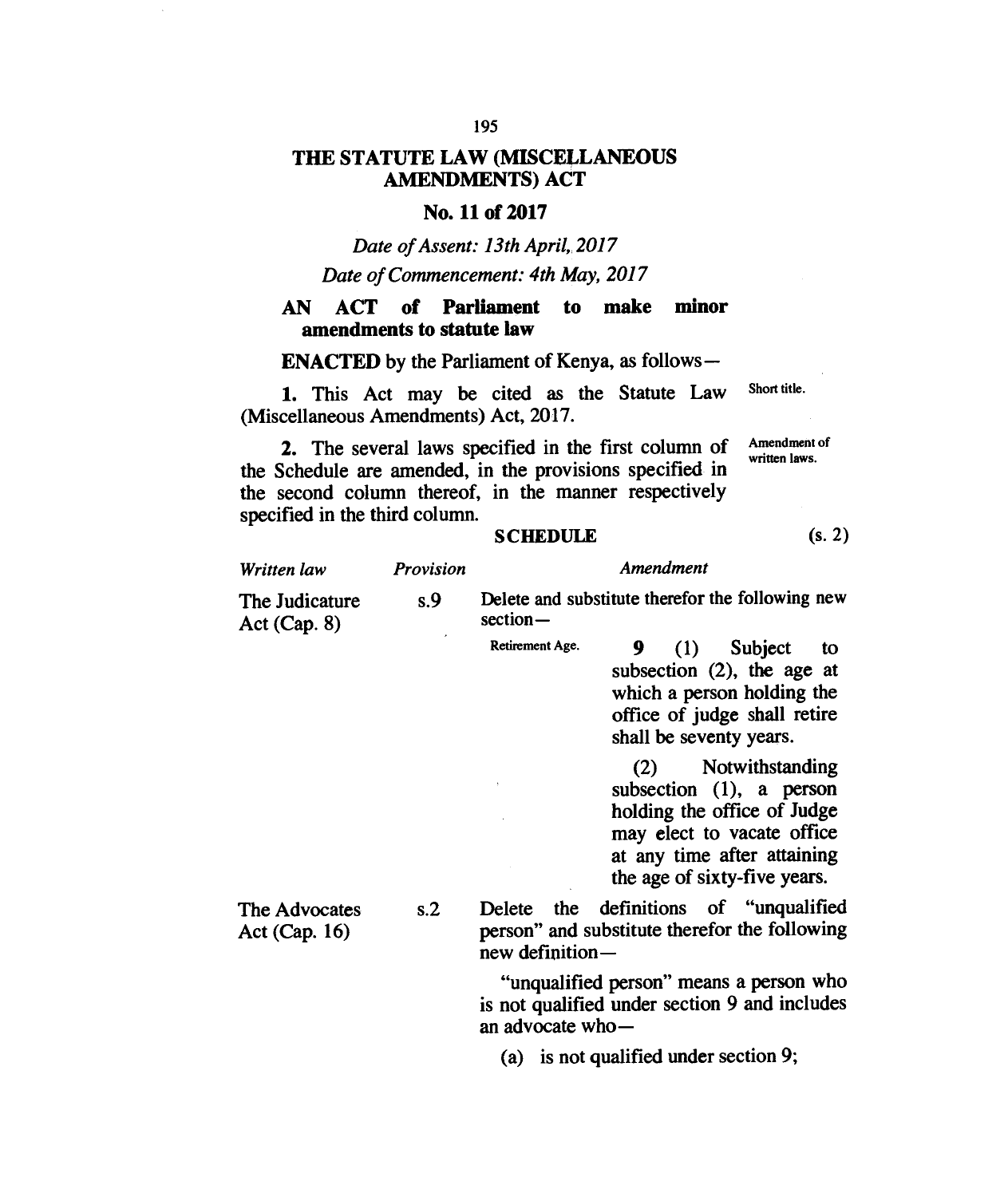- **(b) is not exempt under section 10; and**
- **(c) fails to take out a practising certificate.**
- **s.23 Insert the following new subsection immediately after subsection (2)—**

**(2A)The Society shall issue to every advocate registered with it a stamp or seal bearing the advocate's name, admission number and the year of practice in such form as may be approved by the Council of the Society and prescribed in regulations, and such stamp or seal shall be affixed on every document drawn by such advocate and lodged for registration in any registry in Kenya or issued for any other professional purpose.** 

**New Insert the following new sections immediately after section 34—** 

| <b>Additional</b><br>endorsements. | <b>34A.</b> Subject to section 10,<br>an advocate who holds a<br>current practising certificate<br>shall not file any legal<br>documents in any registry<br>under any law which requires<br>filing of such document by<br>an advocate, or issue such<br>document for any other<br>professional purpose, unless<br>there is affixed on each such<br>document the stamp or seal<br>issued by the Society under<br>section $23(2A)$ . |
|------------------------------------|------------------------------------------------------------------------------------------------------------------------------------------------------------------------------------------------------------------------------------------------------------------------------------------------------------------------------------------------------------------------------------------------------------------------------------|
| Validity of legal                  | <b>34B.</b> (1) A practising                                                                                                                                                                                                                                                                                                                                                                                                       |
| documents.                         | advocate who is not exempt                                                                                                                                                                                                                                                                                                                                                                                                         |

**advocate who is not exempt under section 10 and who fails to take out a practising certificate in any year, commits an act of professional misconduct.** 

**(2) Notwithstanding any other provisions of this Act,**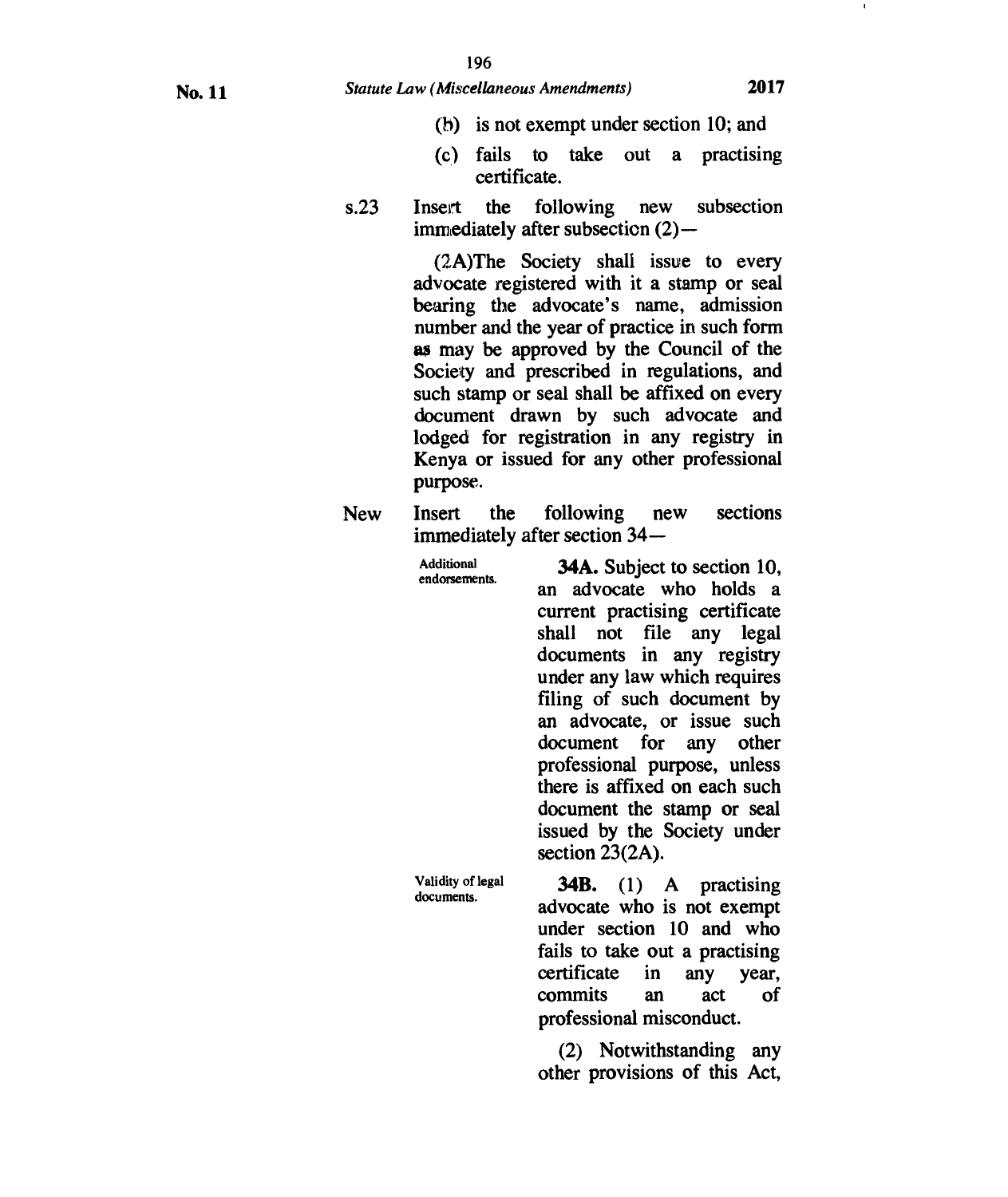**197** 

**nothing shall affect the validity of any legal cbcument drawn or prepared by an advocate without a valid practising certificate.** 

(3) **For the purpose of this section, "legal document" includes pleadings, affidavits, depositions, applications, deeds and other related instruments, filed in any registry under any law requiring filing by an advocate.** 

**The Bills of s.4(3) Insert at the end thereof the words "and any**  Exchange Act **other country granted membership to the (Cap. 27) Community under Article 3 of the Treaty for the East African Community.** 

**The Probation of s.2 Insert the following definition in proper Offenders Act** alphabetical sequence — **(Cap.64) "Minister" means the Cabinet Secretary** 

**responsible for matters relating to probation and after-care services.** 

**s.16(1) Delete the word "Minister" and substitute therefor the expression "Public Service Commission".** 

**The Prisons Act s.2 Delete the definition of the word (Cap 90) "Commissioner" and substitute therefor the following new definition—** 

> **"Commissioner" means the Commissioner-General of Prisons.**

> **Insert the following new definition in proper alphabetical sequence—**

> **"Minister" means the Cabinet Secretary responsible for matter relating to prisons.**

**s.30(1) Insert at the end thereof the words—** 

**"and shall be categorized and detained in such manner as to take into account the safety of the prisoner, of the public and of other persons in the prison".**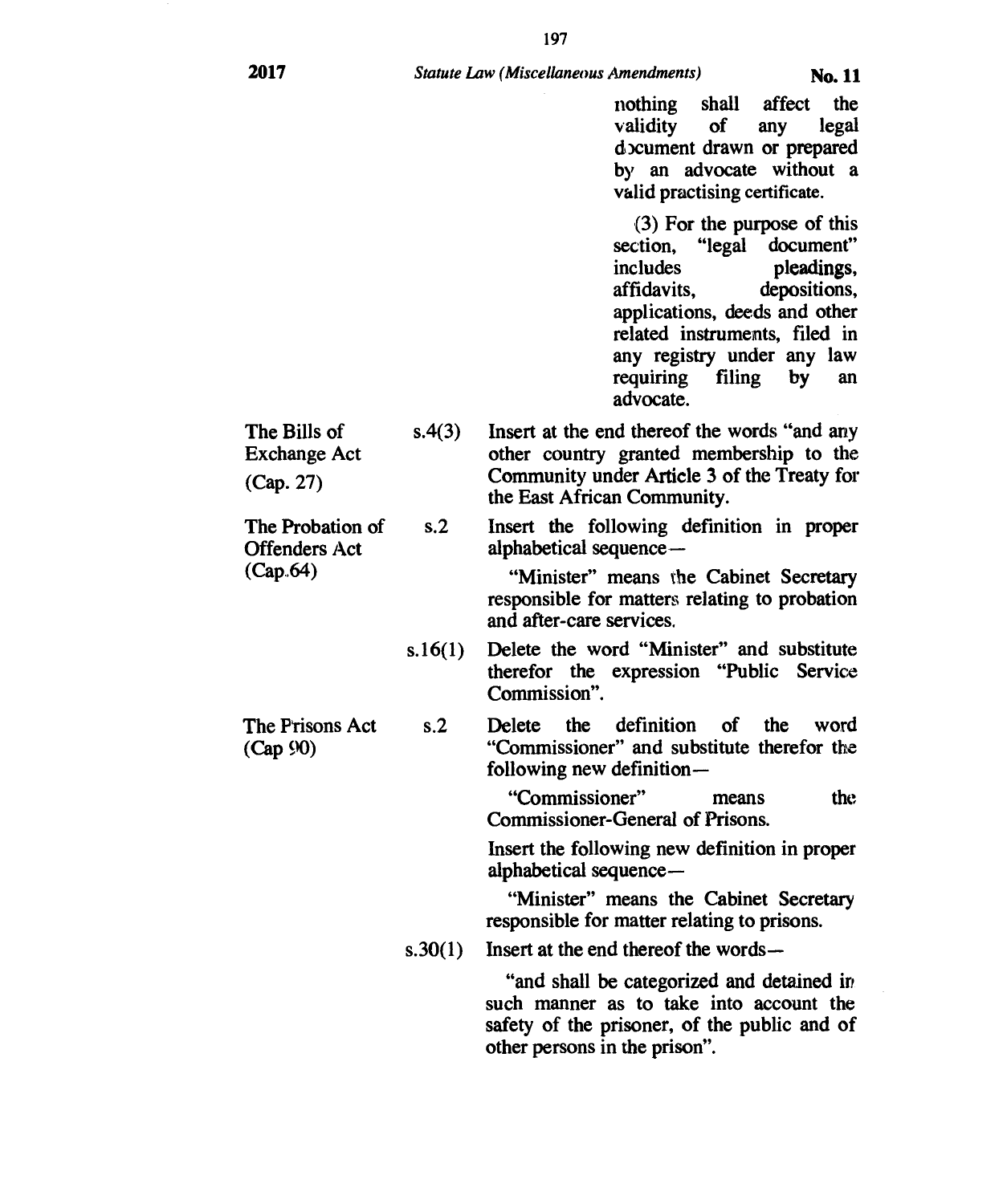|  | ۰.<br>I<br>I<br>۹<br>on a |
|--|---------------------------|
|--|---------------------------|

| No. 11                           |                                | 2017<br>Statute Law (Miscellaneous Amendments)                                                                                                                                                                                                                                                                                                                                                                                  |
|----------------------------------|--------------------------------|---------------------------------------------------------------------------------------------------------------------------------------------------------------------------------------------------------------------------------------------------------------------------------------------------------------------------------------------------------------------------------------------------------------------------------|
|                                  |                                | $s.43(1)$ Delete the word "hard".                                                                                                                                                                                                                                                                                                                                                                                               |
|                                  | s.74(1)                        | Insert the<br>following new paragraph<br>immediately after paragraph (q) —                                                                                                                                                                                                                                                                                                                                                      |
|                                  |                                | (qa) guidelines and parameters<br>for<br>engaging with partners<br>or<br>stakeholders of the Service.                                                                                                                                                                                                                                                                                                                           |
| The Explosives<br>Act (Cap 115). | s.2                            | the<br>definition<br>Delete<br>of the<br>word<br>"Commissioner" and substitute therefor the<br>following new definition—                                                                                                                                                                                                                                                                                                        |
|                                  |                                | "Commissioner" means the Director of<br>Mines appointed under the Mining Act,<br>2016.                                                                                                                                                                                                                                                                                                                                          |
|                                  |                                | Insert the following new definition in<br>proper alphabetical sequence-                                                                                                                                                                                                                                                                                                                                                         |
|                                  |                                | "Minister" means the Cabinet Secretary<br>responsible for mining.                                                                                                                                                                                                                                                                                                                                                               |
| The Income Tax<br>Act (Cap. 470) | s. $15(3)$                     | Delete the word "four" appearing<br>in<br>paragraph (c) and substitute therefor the<br>word "five".                                                                                                                                                                                                                                                                                                                             |
|                                  | First                          | Insert the following new<br>paragraph<br>Schedule immediately after paragraph 45-                                                                                                                                                                                                                                                                                                                                               |
|                                  |                                | 45A. The income of the National Hospital                                                                                                                                                                                                                                                                                                                                                                                        |
|                                  |                                | Insurance Fund established under the<br>National Hospital Insurance Fund Act, 1998<br>consisting of $-$                                                                                                                                                                                                                                                                                                                         |
|                                  |                                | (a) all contributions and other payments<br>into and out of the Fund; and                                                                                                                                                                                                                                                                                                                                                       |
|                                  |                                | (b) monies invested under section 34 of<br>the Act.                                                                                                                                                                                                                                                                                                                                                                             |
|                                  | Second<br>Schedule<br>(Part V) | the<br>Insert<br>following<br>new<br>paragraph<br>immediately after paragraph 24B-                                                                                                                                                                                                                                                                                                                                              |
|                                  |                                | Capital<br><b>24C.</b> (1) Where<br>capital<br>expenditure<br>expenditure is incurred on the<br>on<br>construction<br>construction<br><b>of</b><br>liquefied<br>of liquefied<br>petroleum gas storage facilities<br>petroleum<br>with<br>minimum<br>$\mathbf{a}$<br>gas storage<br>capital<br>facilities.<br>billion<br>$\sigma$<br>four<br>investment<br>and<br>minimum<br>shillings<br>a<br>storage capacity of a total value |
|                                  |                                |                                                                                                                                                                                                                                                                                                                                                                                                                                 |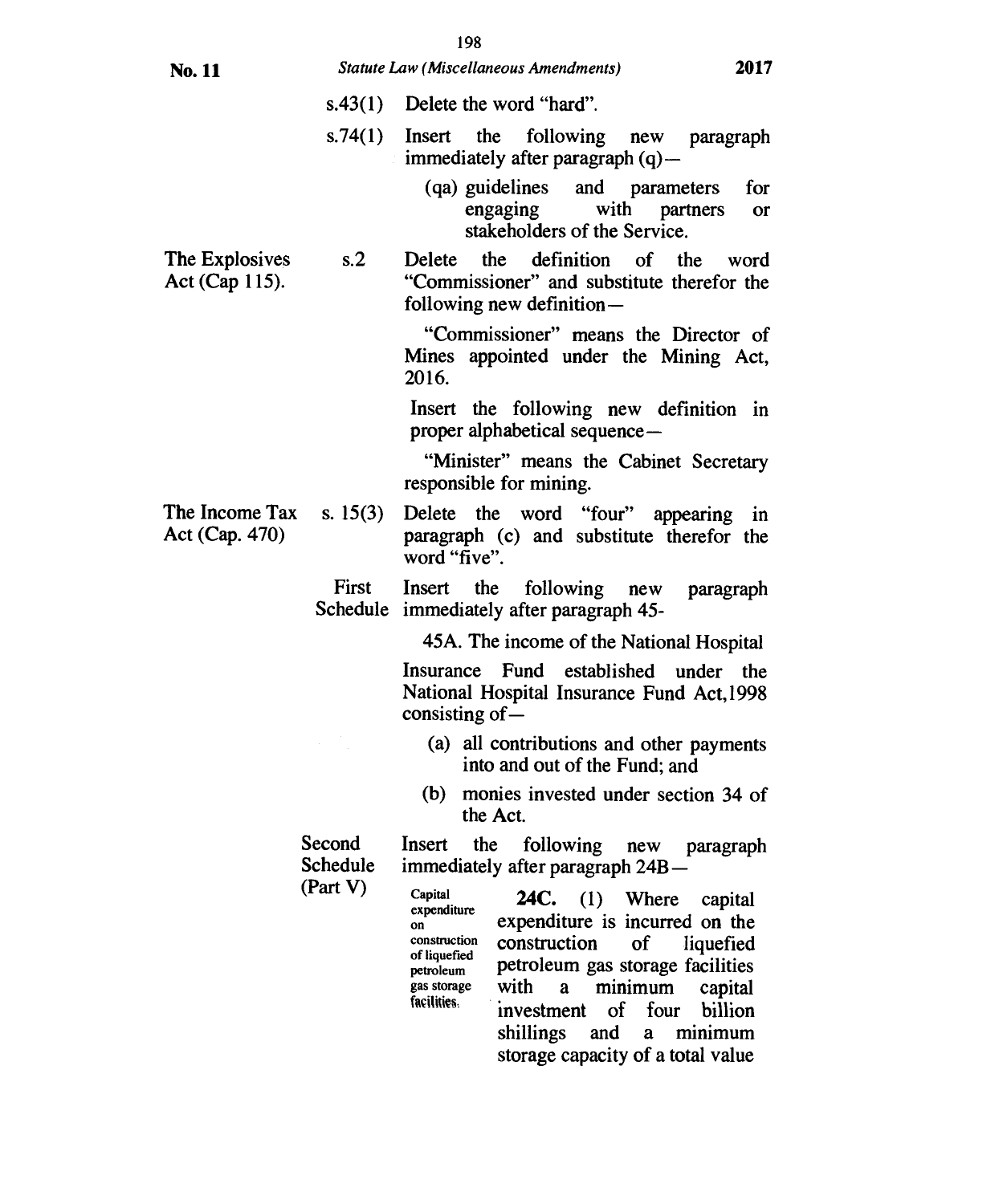199

of fifteen thousand metric tonnes, there shall be deducted in computing the gains or profits of the person incurring that expenditure for the year of income in which the liquefied petroleum gas storage facilities were first used for storage of liquefied petroleum gas, a deduction referred to as an investment deduction.

(2) The amount of the investment deduction under subparagraph (1) shall be equal to one hundred and fifty per centum of the capital expenditure.

| <b>Third</b><br>Schedule | Delete the word "four" appearing in<br>paragraph 2(i) of Head B and substitute<br>therefor the word "one".             |
|--------------------------|------------------------------------------------------------------------------------------------------------------------|
| $\text{Tax)}$            | Head B Insert the following as the introductory<br>(Rates of portion for the second table appearing after<br>item $1-$ |
|                          | 1A. The wife's employment, wife's<br>professional and wife's self employment<br>income rates of tax shall be—          |
| s.2                      | Delete the words "section 161 of" appearing<br>in the definition of "auditor"                                          |

- s.3A(1) Insert the following paragraphs immediately after paragraph (h)—
	- "(ha) educate the public regularly on the right to independently select an underwriter or broker from a list of underwriters or brokers licensed by the Authority;
	- (hb) regulate the business of bacc assurance offered by banks in the same manner as the ordinary insurance business including capital requirements and disclosures.

The Insurance Act (Cap. 487)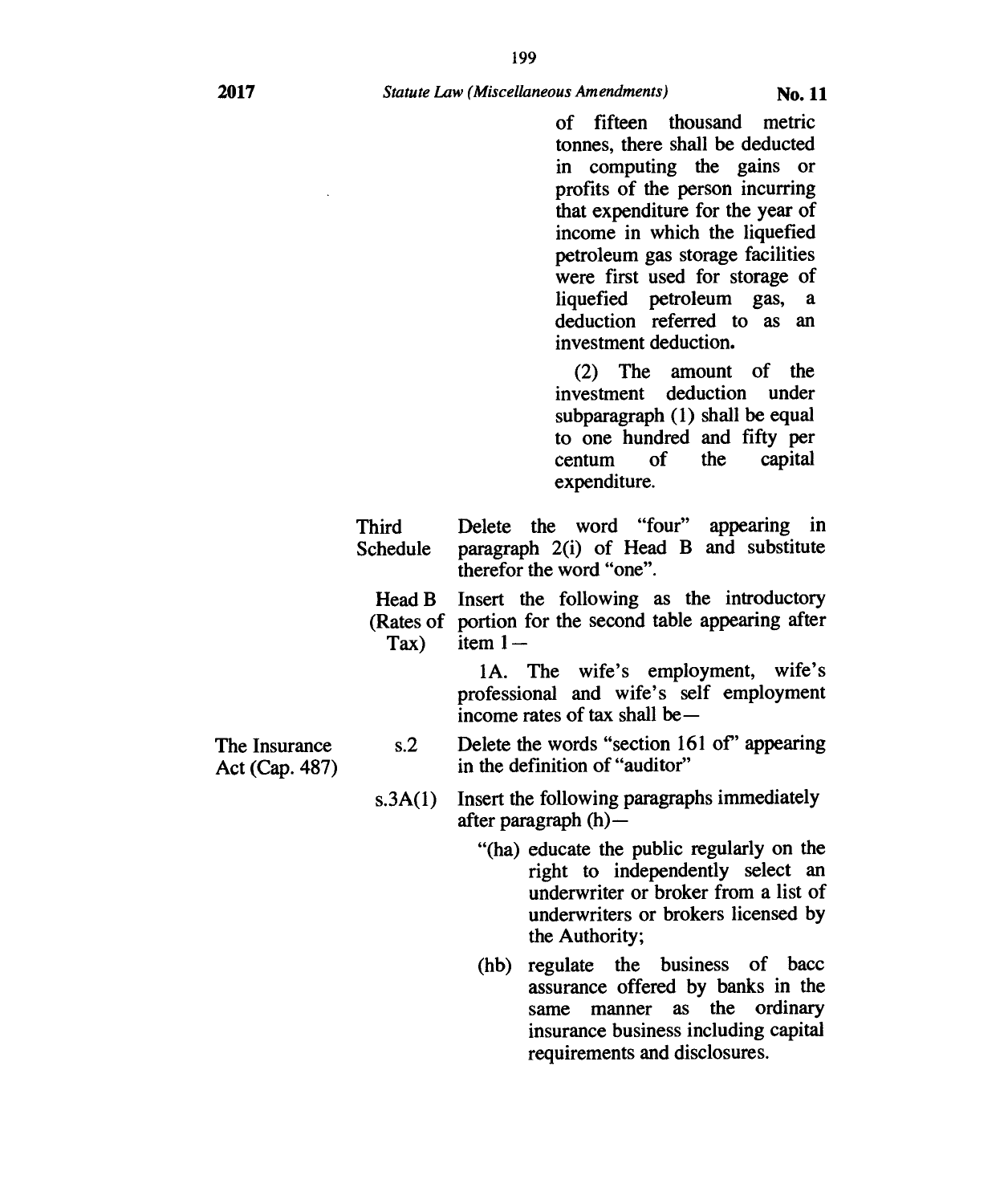**s.3A(2) Insert the following new subsection immediately after subsection (2)-** 

> **(3) The Authority shall publish the standards formulated under subsection (1) (b) and may provide for the punishment of a person who contravenes any of the standards by a fine not exceeding five million shillings or to imprisonment for a term not exceeding five years or to both such fine and imprisonment.**

- **s.20(4) Delete the words "ten thousand shillings or to imprisonment for a term not exceeding one year" and substitute with "five million shillings or to imprisonment for a term not exceeding five years".**
- **s.43(2)(c) Insert the words "as may be" immediately after the word "liability"** 
	- **New Insert the following new section immediately after section 71—**

**Choice of insurer 71A. (1) A bank shall—** 

**for loans.** 

- **(a) inform a loanee, in writing, that the loanee has a right to select an underwriter or broker from a list of underwriters or brokers licensed by the Authority;** 
	- **(b)inform a loanee, in writing, that the loanee has an option to forfeit the right to select an underwriter or broker;**
	- **(c) not prescribe or assign an underwriter or broker to a loanee, unless the loanee forfeits in writing the right to select an underwriter and**
	- **(d)update the list of licensed brokers or underwriters**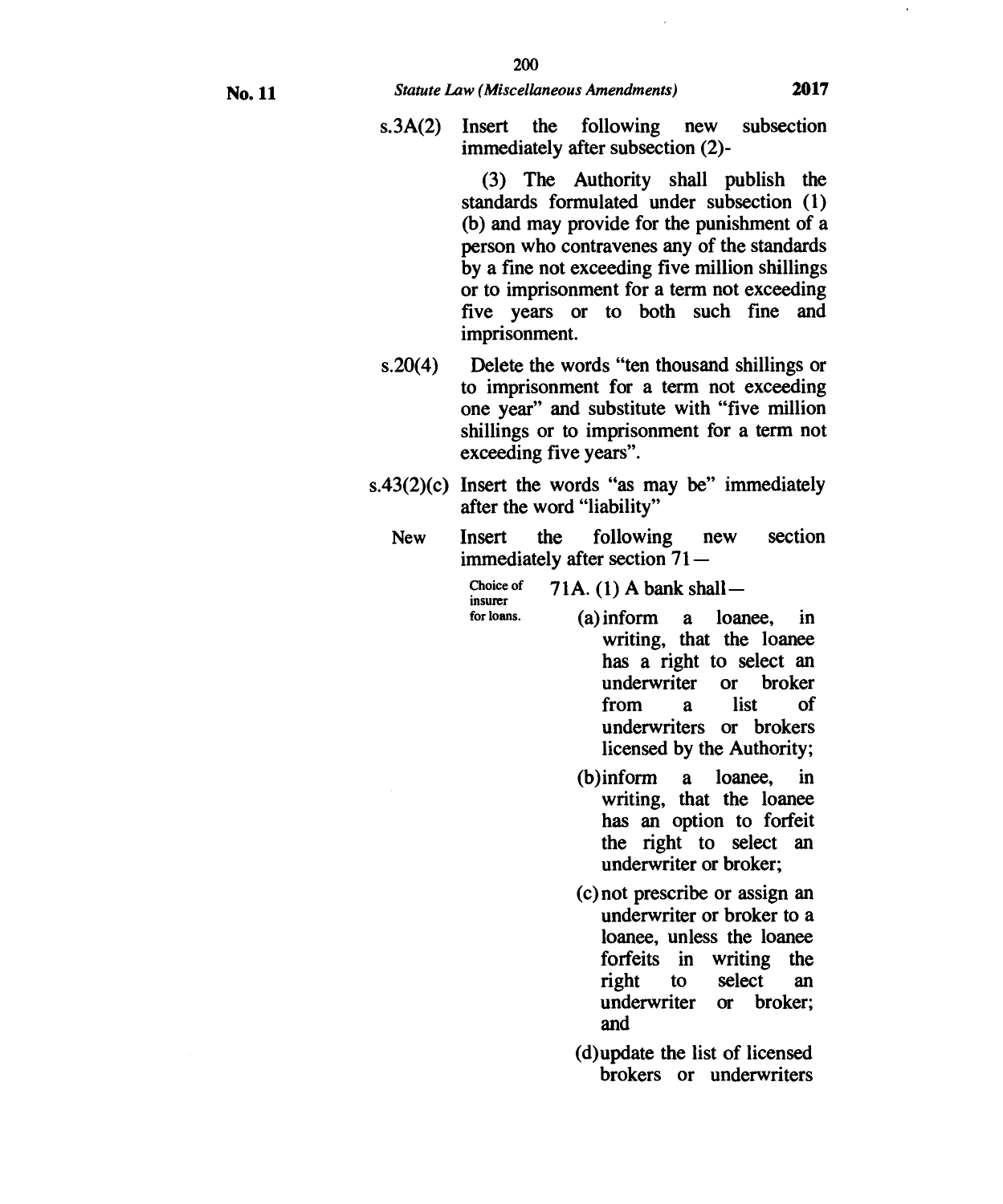201

availed to loanees regularly and ensure that underwriters or brokers under statutory management are excluded from the list.

(2) A bank that contravenes the provisions of subsection (1) commits an offence and shall upon conviction be liable to a fine not exceeding five million shillings.

s.73 $(2)$  Delete the words "section 191 of" appearing in the subsection.

Second Delete the expression "30th June, 2018" Schedule appearing in paragraph 3 and substitute therefor the expression " $30<sup>th</sup>$  June 2020."

The Auctioneers s.2 Delete the definition of the word Act (Cap. 526) "auctioneer" and substitute therefor the following new definition in proper alphabetical sequence —

> "auctioneer" means a person licensed under section 10.

s.3 Delete the expression "Part I of Chapter IV" appearing in subsection  $(1)(a)$  and substitute therefor the expression "Chapter 10".

> Delete the words "provincial administration" appearing in subsection (1(b) and substitute therefor the words "National Security".

> Insert the following new subsection immediately after subsection (2)—

> (3) Where a member of the Board nominated under section  $3(1)(a)$ , (b), (c) or (d) is nominated to the position of High Court, court of appeal or Supreme Court of Kenya, the appointee shall cease to serve as a member of the Board immediately upon assumption of office or elevation.

New Insert the following new section immediately after section 3—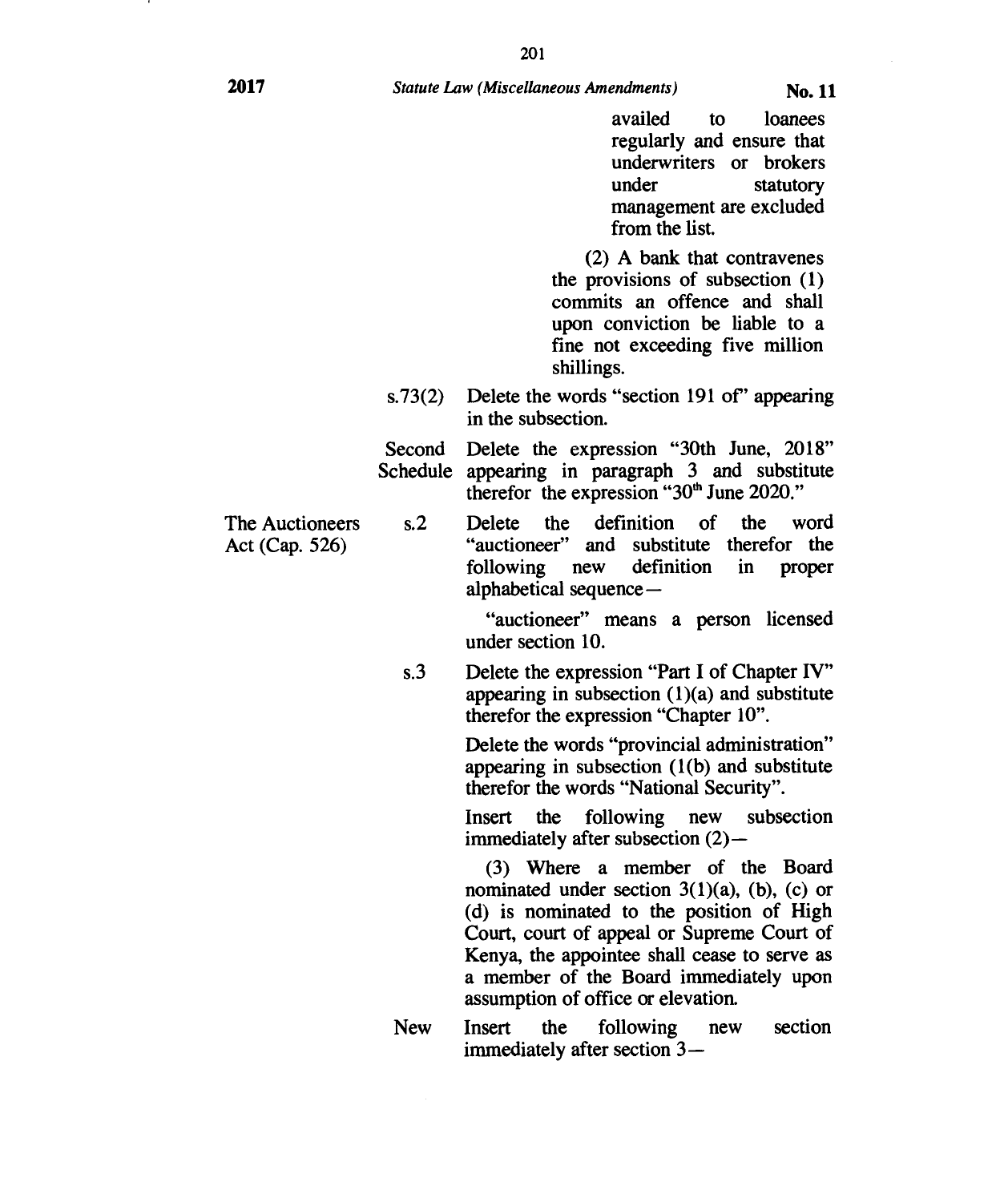Board to *be* a body corporate.

**3A** The Board shall be a body corporate with perpetual succession and a common seal and shall, in its corporate name, be capable of—

- (a) suing and being sued;
- (b) taking, purchasing or otherwise acquiring, holding, developing **or**  disposing of movable and immovable property;
- (c) borrowing or lending money; and
- (d) doing or performing all such other things or acts, which may lawfully be done by a body corporate.
- 4(2) Delete paragraph (c) and substitute therefor the following new paragraph—
	- (c) develop and facilitate adequate training programmes for licensed auctioneers;

Insert the following new paragraphs immediately after paragraph (c)—

- (d) conduct routine inspections and visits of auctioneer's premises;
- (e) set, maintain and continuously improve the standards of learning,<br>professional competence and competence and professional conduct for the provision of auctioneering services in Kenya;
- (t) determine, maintain and enhance the standards of professional practice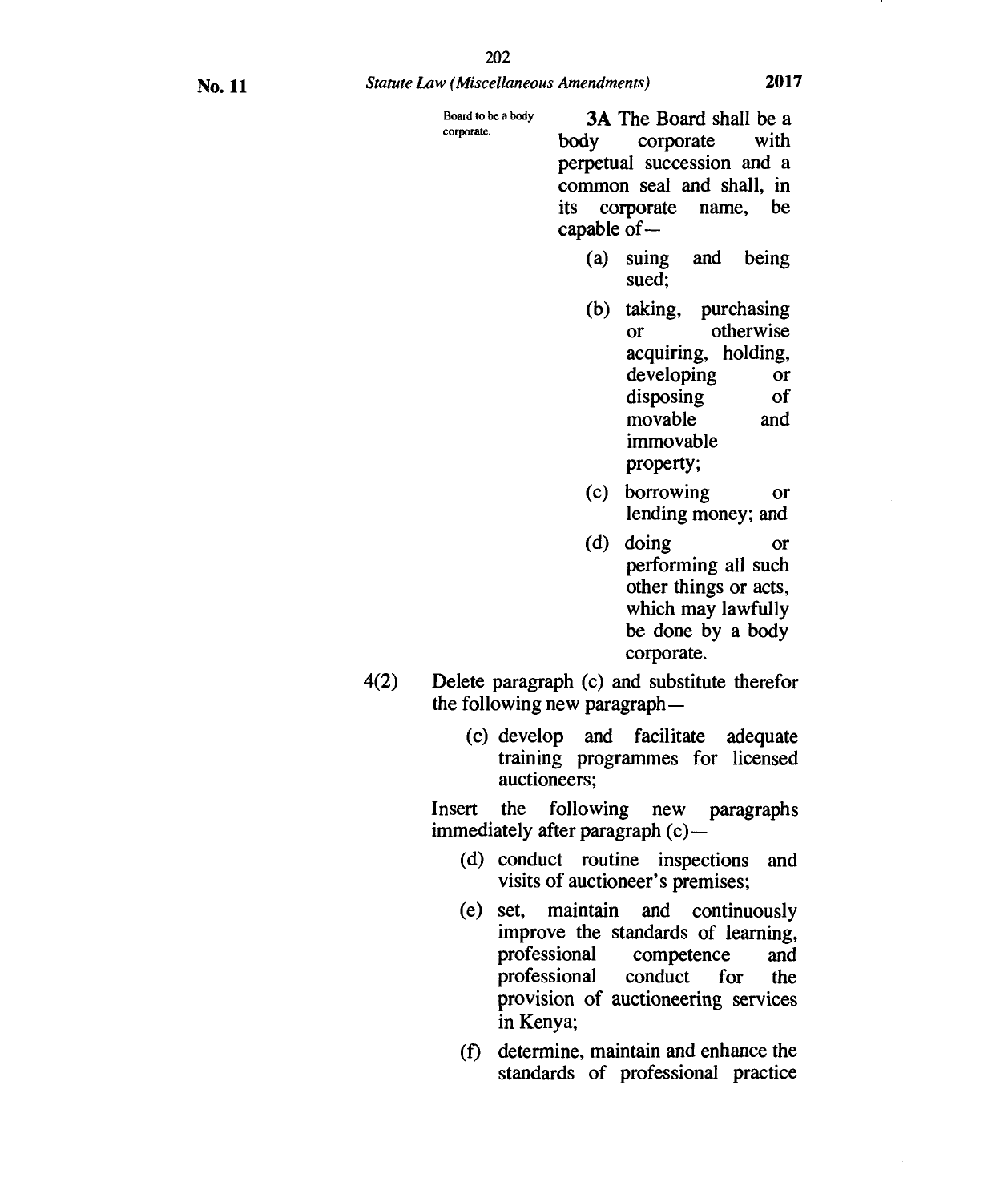# **2017** *Statute Law (Miscellaneous Amendments)* **No. 11**

**and ethical conduct and learning for he auctioneering profession in Kenya.** 

- **s.10(1) Delete paragraph (b) and substitute therefor the following new paragraph —** 
	- **(b) has obtained sufficient knowledge and experience for a continuous period of not less than three years under or from a reputable licensed auctioneering firm;**
- **s.10(3) Delete the words "Member of Parliament or a Councillor" and substitute therefor the words "Member of the National Assembly, Senate or County Assembly".** 
	- **s.11 Delete paragraph (a).**

**Renumber the existing provision as subsection (1) and insert the following new subsection —** 

**(2) A licensed auctioneer shall retire at the age of seventy years.** 

- **s.14(2) Delete the words "a licensed auctioneer" appearing immediately after the word "employ" in the proviso to subsection (2) and substitute therefor the words "or engage a licensed auctioneer with equal experience".** 
	- **s.15 Insert the words "and sole surviving partnerships" immediately after the word "proprietor" appearing in the marginal note.**
- **s.15(1) Delete the expression "ninety days" and substitute therefor the expression "forty-five days".**
- **s.18(6) Insert the words "the auctioneer may thereafter apply to the Board for the reinstatement of the licence" immediately after the word "business".**
- **s.18(7) Insert the following new subsection immediately after subsection (7)-**

**(8) Where a licence is reinstated, the holder of such licence shall be work for a**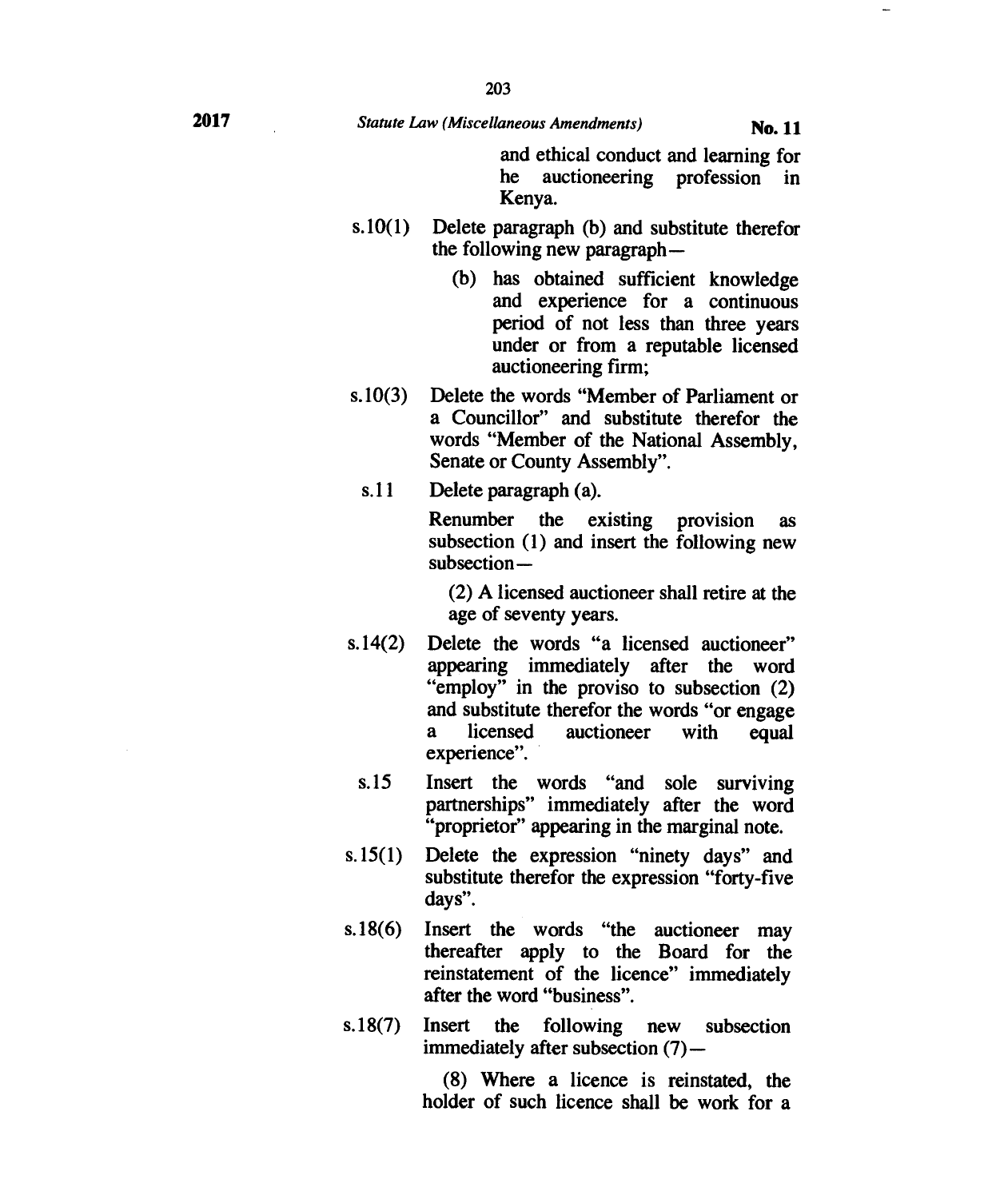| No. 11                                                                         |                | 2017<br>Statute Law (Miscellaneous Amendments)                                                                                                                                                                                                                                             |
|--------------------------------------------------------------------------------|----------------|--------------------------------------------------------------------------------------------------------------------------------------------------------------------------------------------------------------------------------------------------------------------------------------------|
|                                                                                |                | period of twelve months under a licensed<br>of equal<br>experience<br>for<br>auctioneer<br>supervision in order to become eligible to<br>resume practice in their own capacity.                                                                                                            |
|                                                                                | s.20(1)        | Delete the expression "district or districts"<br>appearing in paragraph (c) and substitute<br>therefor the expression "county or counties".                                                                                                                                                |
| The Clinical<br><b>Officers</b><br>(Training,<br><b>Registration</b> and       | s.3            | Delete the word "Minister" wherever it<br>occurs and substitute therefor the words<br>"Cabinet Secretary"                                                                                                                                                                                  |
| Licensing)<br>Act, 1988 (No 9<br>of 1988)                                      |                |                                                                                                                                                                                                                                                                                            |
|                                                                                | s.7(4)         | Delete the word "Minister" and substitute<br>therefor the words "Cabinet Secretary"                                                                                                                                                                                                        |
|                                                                                | s.13(6)        | Delete the word "Minister" and substitute<br>therefor the words "Cabinet Secretary"                                                                                                                                                                                                        |
|                                                                                | s.16           | Delete the word "Minister" and substitute<br>therefor the words "Cabinet Secretary"                                                                                                                                                                                                        |
|                                                                                | s.17           | Delete the word "Minister" and substitute<br>therefor the words "Cabinet Secretary"                                                                                                                                                                                                        |
| The Kenya<br>Information and<br>Communications<br>Act, 1998. (No 2<br>of 1998) | s.27A          | Insert new subsections (3A) and (3B)<br>immediately<br>after<br>subsection $(3)$<br><b>as</b><br>follows-                                                                                                                                                                                  |
|                                                                                |                | (3A) Subject to subsection (3B), a<br>telecommunication operator shall, before<br>levying or allowing to be levied, any specific<br>charge relating to a premium rate service<br>provided to a subscriber, disclose the fact,<br>amount, and frequency of the charge to the<br>subscriber. |
|                                                                                |                | $(3B)$ Subsection $(3A)$ shall not apply to<br>services rendered by a telecommunications<br>operator on behalf of a public body.                                                                                                                                                           |
| The Community<br><b>Service Orders</b><br>Act, 1998 (No.<br>10 of 1998).       | s <sub>2</sub> | Insert the following new definitions in<br>proper alphabetical sequence-                                                                                                                                                                                                                   |
|                                                                                |                | "Minister" means the Cabinet Secretary<br>the time being responsible<br>for<br>for<br><b>Community Services.</b>                                                                                                                                                                           |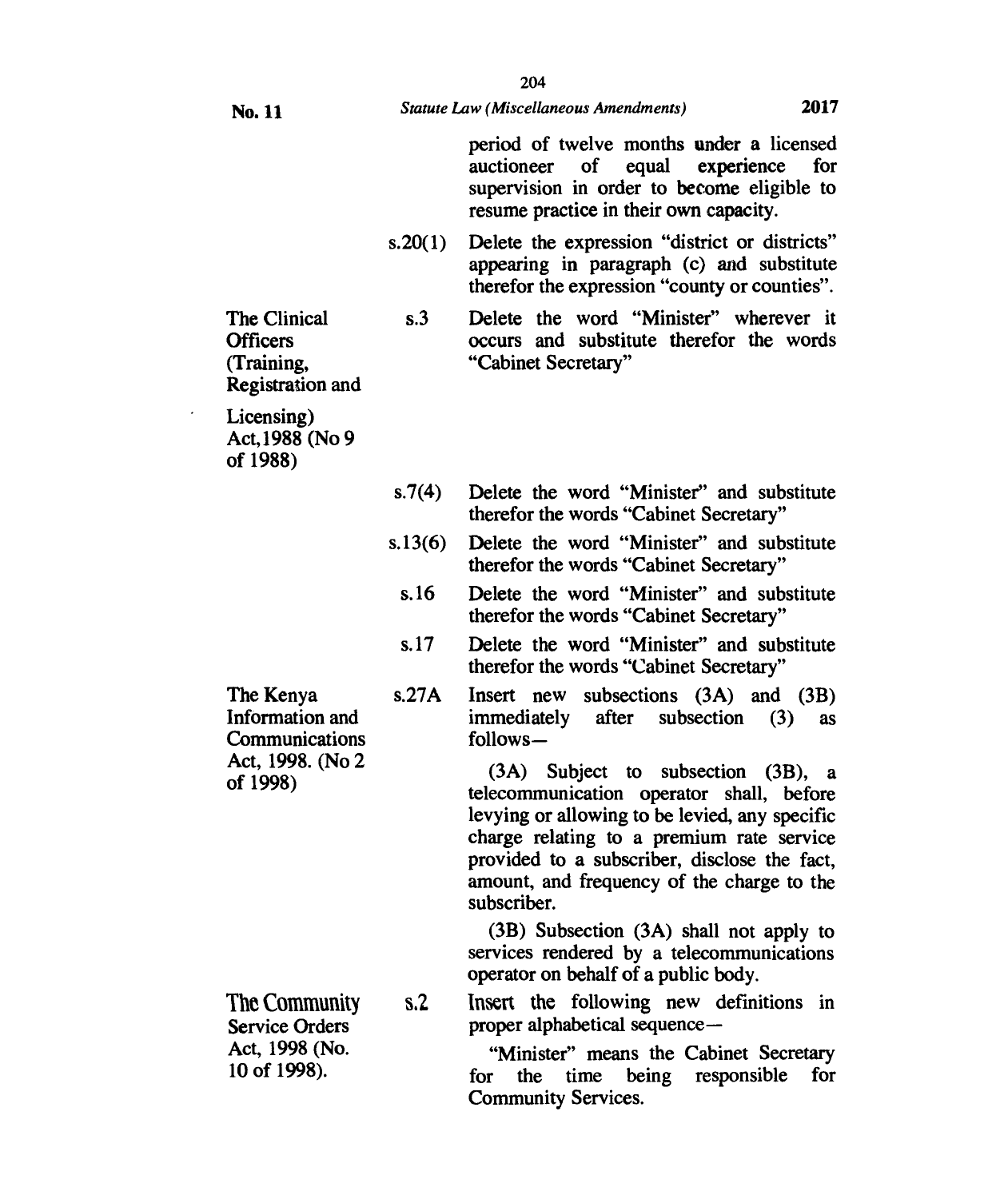**"Permanent Secretary" means the Principal Secretary in the Ministry responsible for Community Service.** 

**s.7(1) Delete the word "Provincial" appearing in paragraph (c);** 

> **Delete the expression "Commissioner of Police" appearing in paragraph (e) and substitute therefor the expression "Inspector-General of Police".**

> **Delete the expression "Commissioner of Prisons" appearing in paragraph (f) and substitute therefor the expression "Commissioner-General of Prisons".**

> **Insert the following new subsection immediately after subsection (1)—**

> **(1A) The Director of Probation shall be the Vice-Chairman of the Committee.**

**s.11(3) Delete paragraph (b).** 

**s.12 Insert the words "a Corporation Secretary and" immediately after the word "appoint".** 

> **Renumber the existing provision as subsection (1) and insert the following new subsection—**

> **(2) The Managing Director may delegate to any officer any of the duties and functions conferred on him under this Act.**

- **s.22 Insert the word "and" immediately after the words "inventive step" and delete the words "or is a new use".**
- **s.28(4) Delete.**
- **s.36(2) Delete the words "one or more" and substitute therefor the words "two or more".**

**Add the following new subsection immediately after subsection (2)—** 

**(3) The Cabinet Secretary may make regulations for the carrying out of the provisions of this section.** 

**The Industrial Property Act 2001 (No.3 of 2001).**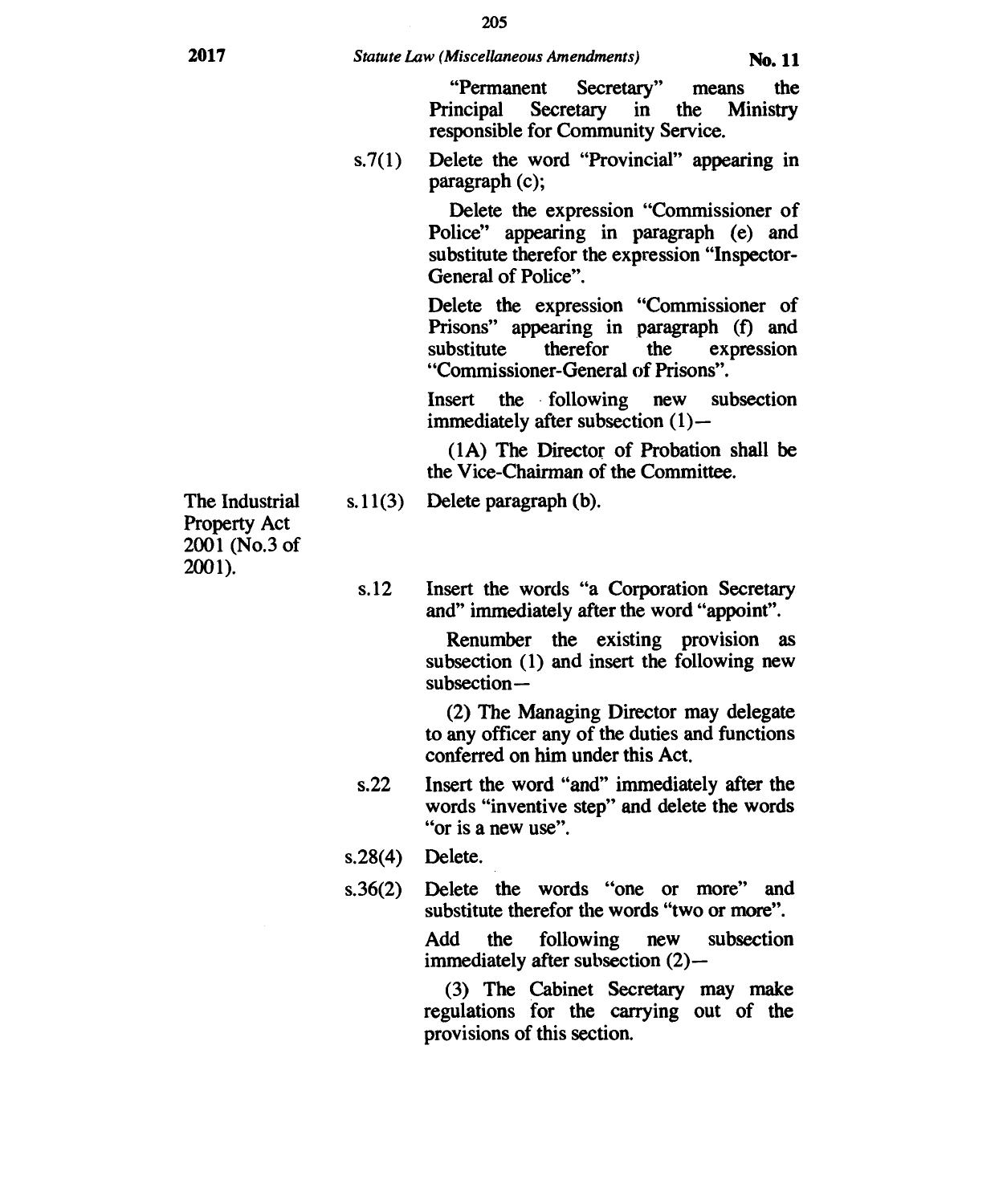**s.41(1) Insert the words "and address" immediately after the word "name" appearing in paragraph (a).** 

**(6) Delete.** 

**(7) Delete paragraph (d).** 

**s.42(1) Insert the following proviso—** 

**Provided that the Managing Director may at the request of the applicant, publish the application before the expiry of eighteen months.** 

**Insert the following new subsection immediately after subsection (3)**—

**(4) The Cabinet Secretary may make regulations for the carrying out of the provisions of this section.** 

- **s.44(1) Delete.** 
	- **(2) Delete the words "and the subject matter thereof does not fall within a technical field specified in subsection (1) of this section".**

**Delete the word "three" and substitute therefor the word "five".** 

- **(3) Add the following new paragraph—** 
	- **(c) the application complies with the requirements of unity of invention prescribed in section 35.**
- **(4) Delete.**
- **(5) Delete.**
- **(6) Delete.**
- **(7) Delete and substitute therefor the following new subsection —**

**(7) Where the Managing Director is of the opinion that any of the conditions referred to in subsection (3) are not fulfilled, he shall notify the applicant accordingly and invite him to make his observations, and where applicable, to amend his application.**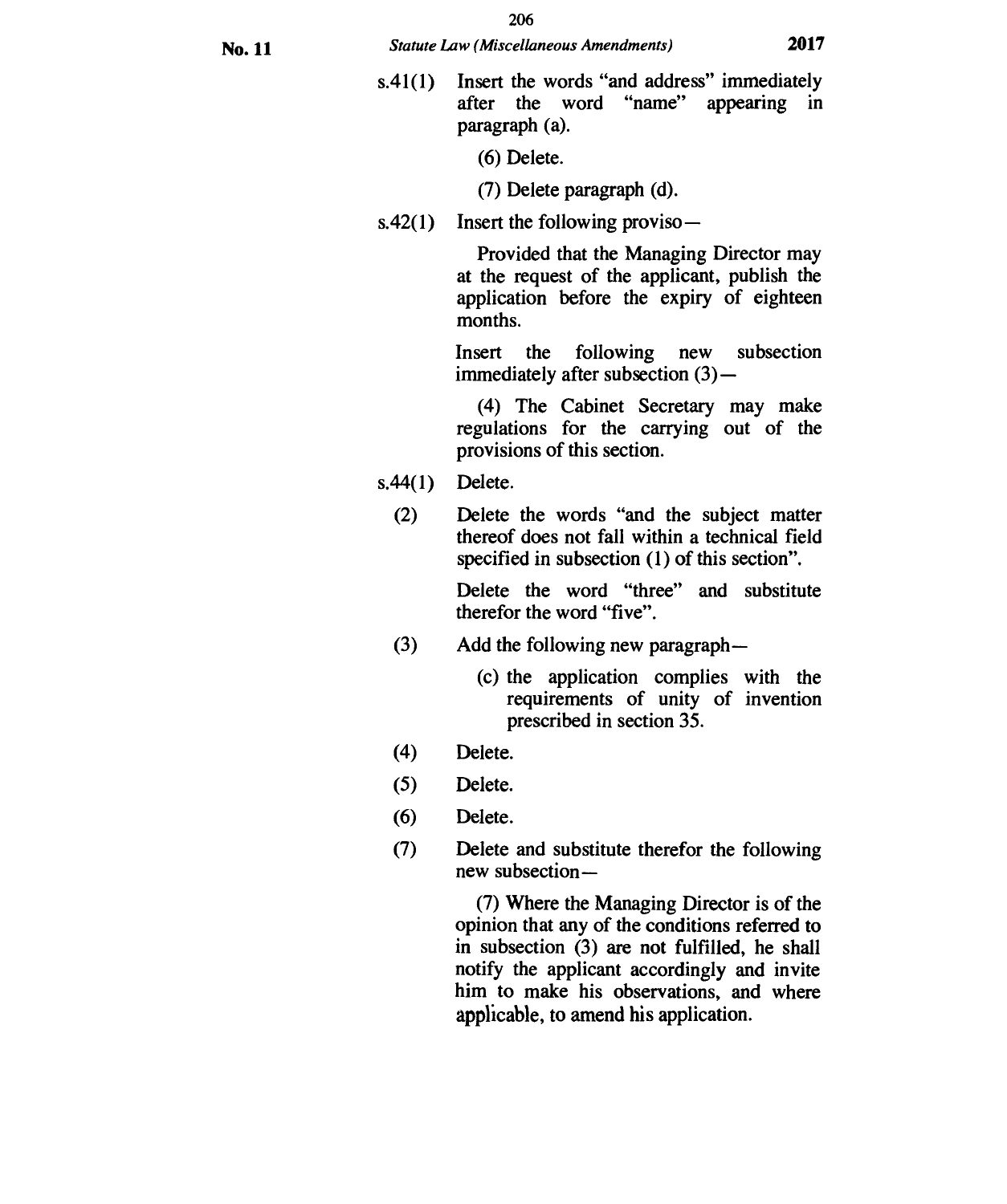#### **2017** *Statute Law (Miscellaneous Amendments)* **No. 11**

- (8) Delete the expression "subsection (2)" and substitute therefor the expression "subsection (3).
- s.45(1) Insert the expression "41 or" immediately before the expression "44"
- s.54(2) Delete the words "the Institute" and substitute therefor the words " a relevant authority".
- s.82(2) Insert the expression "42" immediately after the expression "24".

Insert the following new subsection immediately after subsection (2)—

(2A) An application for a utility model certificate shall be published in the Industrial Property Journal upon compliance with the requirements of section 41.

- s.103(2) Delete.
- s.113(6) Delete the word "Board" and substitute therefor the expression "Cabinet Secretary"

The Children Act, 2001 (No. 8 of 2001)

s.31 Delete subsections (1) and (2) and substitute therefor the following new subsections —

(1) The Council shall consist of—

- (a) a chairperson appointed by the President, who shall be knowledgeable in, or has actively contributed to the promotion of the rights and welfare of children;
- (b) the Principal Secretary responsible for matters relating to children or his representative;
- (c) the Principal Secretary responsible for finance or his representative;
- (d) the Principal Secretary responsible for Education or his representative;
- (e) the Principal Secretary responsible for health or his representatives;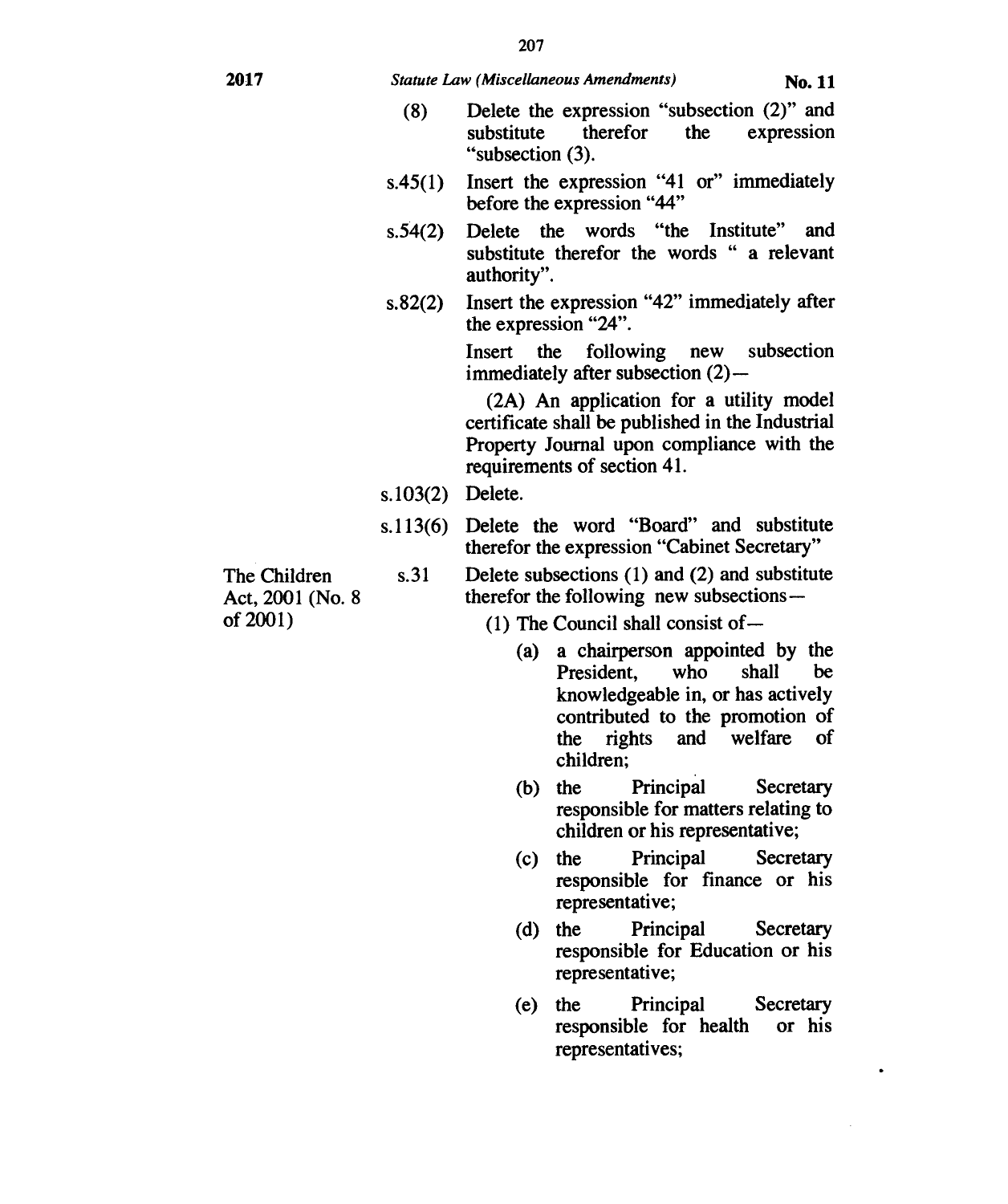- (f) the Attorney General or his representative;
- (g) the Director children's Services;
- (h) the following person appointed by the Cabinet Secretary —
	- (i) one representative from the non-governmental organization engaged in matters related to children activities;
	- (ii) one person representing faith based organisations; and
- (i) the Chief Executive officer who shall be secretary to the Council.

(2) The members of the Council appointed under subsection (1) (a) and (h) shall hold office for three years and may be nominated for a further final term of three years.

s.156 (3) Insert the following new subsection immediately after subsection  $(3)$ —

> (4) The Cabinet Secretary may issue a moratorium on inter-country and residents adoptions where there is sufficient evidence to support the opinion that such adoptions or processes leading up to such adoptions are likely to be in contravention of the Constitution or any other law, or any international treaties or conventions to which Kenya is a party.

- 
- The Copyright S.2 Delete the word "Minister" wherever it Act, 2001 (No. occurs and substitute therefor the words occurs and substitute therefor the words 12 of 2001). "Cabinet Secretary"
	- s.7 Delete the word "Minister" wherever it occurs and substitute therefor the words "Cabinet Secretary"
	- s.9 Delete the word "Minister" wherever it occurs and substitute therefor the words "Cabinet Secretary"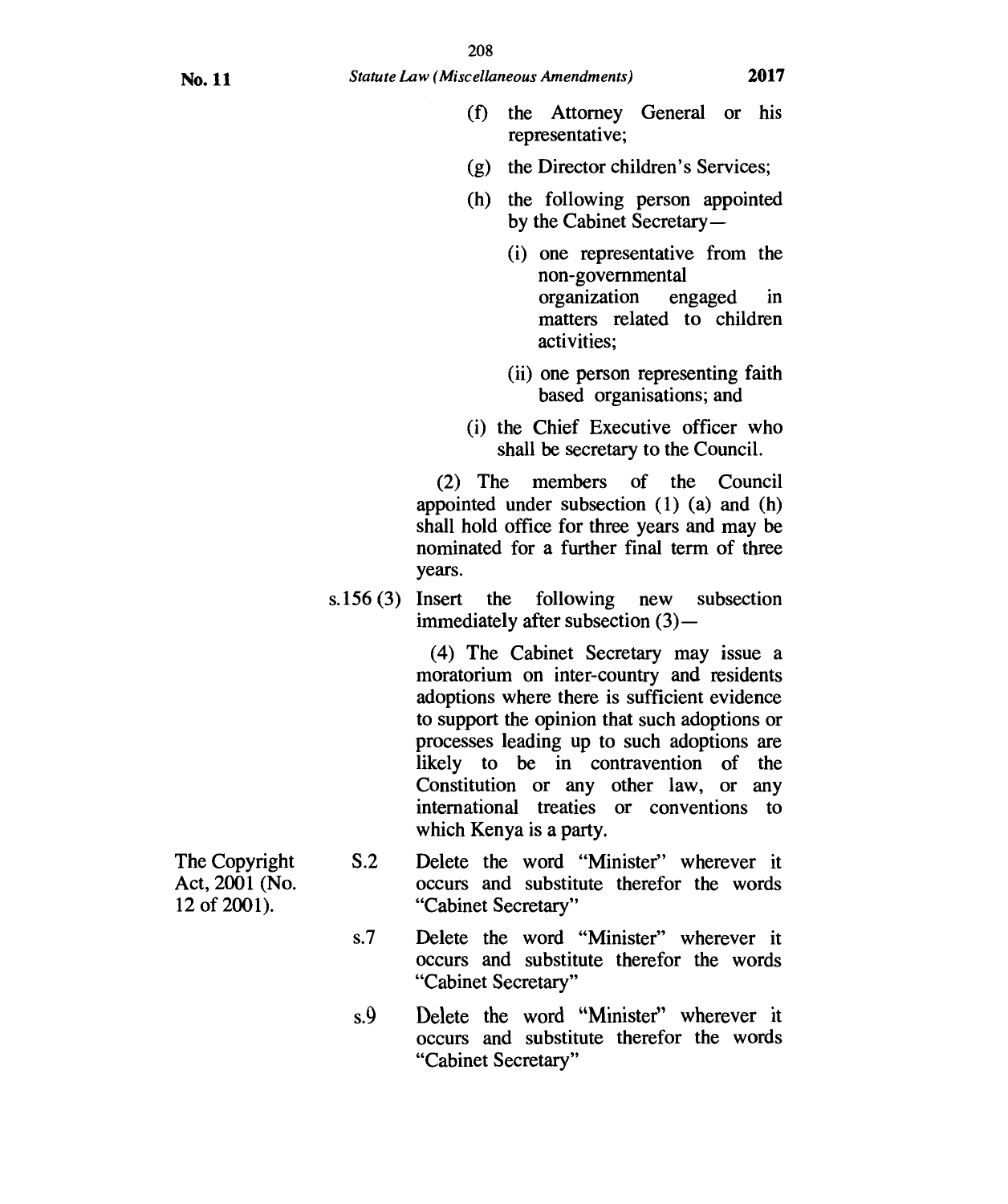### **2017** *Statute Law (Miscellaneous Amendments)* **No. 11**

- s.11 Delete the word "Minister" wherever it occurs and substitute therefor the words "Cabinet Secretary"
- s.16 Delete the word "Minister" wherever it occurs and substitute therefor the words "Cabinet Secretary"
- s.18(3) Delete the word "Minister" wherever it occurs and substitute therefor the words "Cabinet Secretary"
- S.30(8) Insert the words "and performance for private purposes shall include the digital content of artistic works" at the end thereof.
- s.30A Delete
- s.39(3) Delete the word "Minister" and substitute therefor the words "Cabinet Secretary"
- s.45(3) Delete the word "Minister" and substitute therefor the words "Cabinet Secretary"
	- s.46 Delete the word "Minister" and substitute therefor the words "Cabinet Secretary"
	- s.48 Delete the word "Minister" and substitute therefor the words "Cabinet Secretary"
	- s.49 Delete the word "Minister" and substitute therefor the words "Cabinet Secretary"

s.3 Insert the following new subsection

The Public

Officer Ethics Act, 2003 (No. 4 of 2003)

The Persons with Disabilities Act 2003 (No. 14 of 2003)

immediately after subsection (9)— (9A) The Witness Protection Advisory

Board established under the Protection Act, 2003 shall be the responsible commission for the members of the Witness Protection Agency established under that Act.

s.4 Delete and substitute therefor the following new section-

Membership. **4.** (1) The Council shall consist of —

> (a) the Chairperson, who shall be drawn from organizations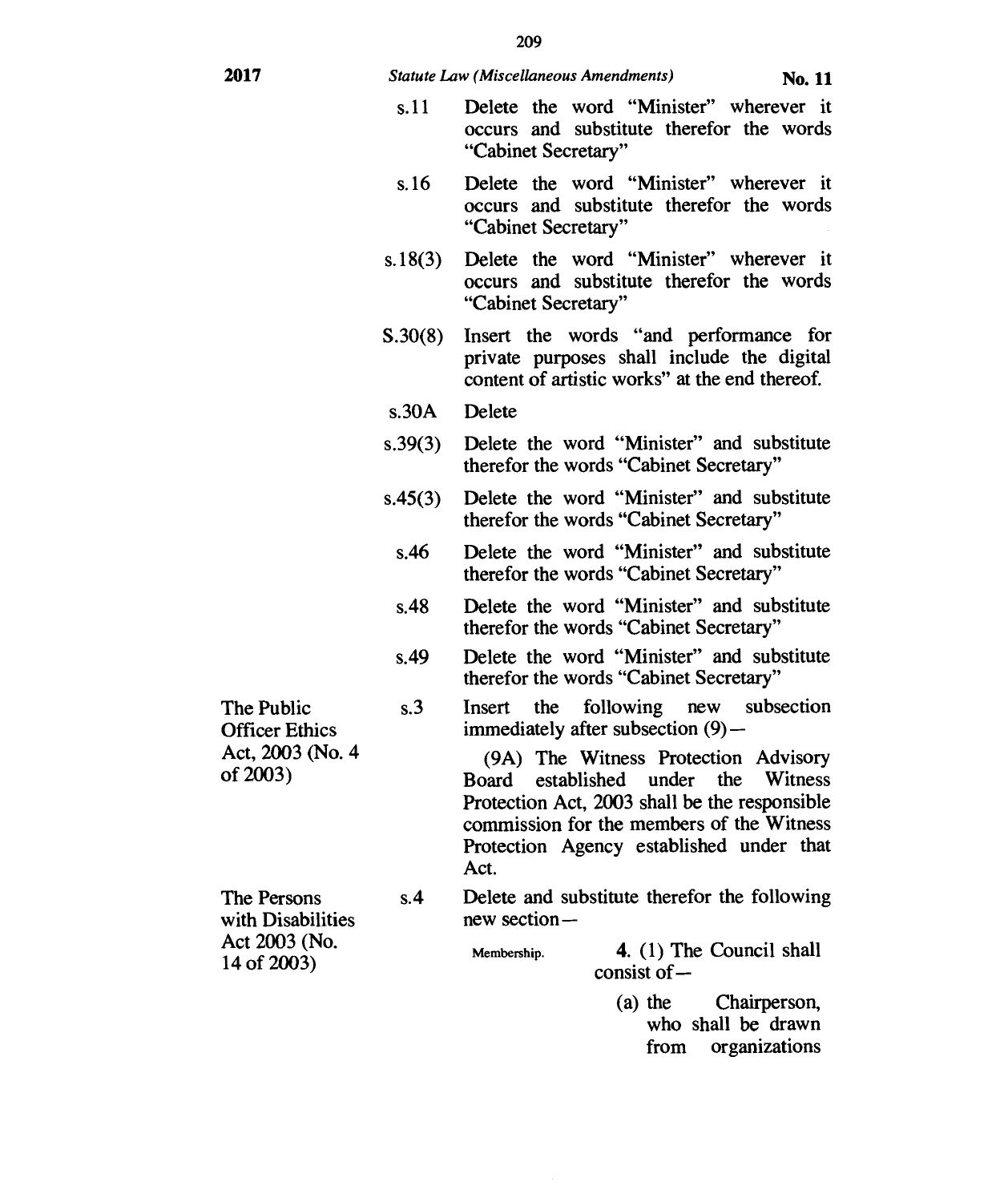of persons with disabilities and who shall be appointed by the President;

- (b) the Principal Secretary in the Ministry responsible for matters relating to disabilities or a representative duly appointed in writing.
- (c) the Principal Secretary in the Ministry responsible for finance or a representative duly appointed in writing;
- (d) the following persons appointed by the Cabinet Secretary —
	- (i) four persons representing various categories of disabilities, nominated by organizations of persons with disabilities;
	- (ii) two persons nominated by organizations for persons with disabilities, one of whom shall be from organizations of parents of person with mental disabilities.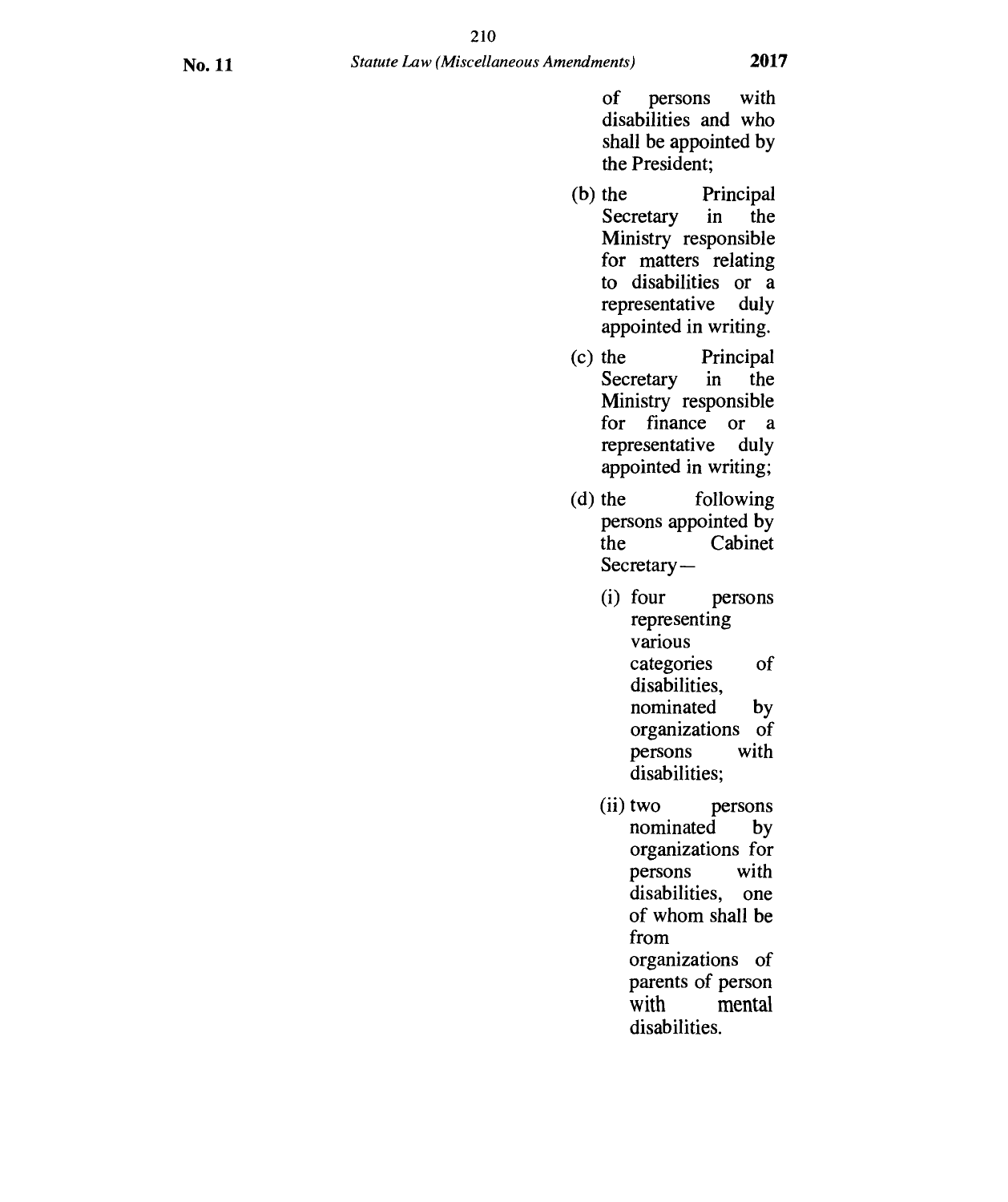$\mathbf{r}$ 

(e) the executive Director of the Council who shall be the Secretary to the Council.

(2) The appointing authority, in making appointments under this section, shall ensure that —

- (a) there is equitable representation of categories of persons with disabilities and that not more than two-thirds of the members are of the same gender;
- (b) at least one of the members of the Council shall be from a rural-based organization;
- (c) persons appointed have knowledge or experience of the needs of persons with disabilities and belong to a related group or organization;
- (d) the requirement of a mix of skills across all functionalities of the Council is observed.
- s.5 Delete and substitute therefor the following new section —

Tenure of office. **5.** The Chairperson and members appointed under section  $4(1)(d)$  shall hold office for a period not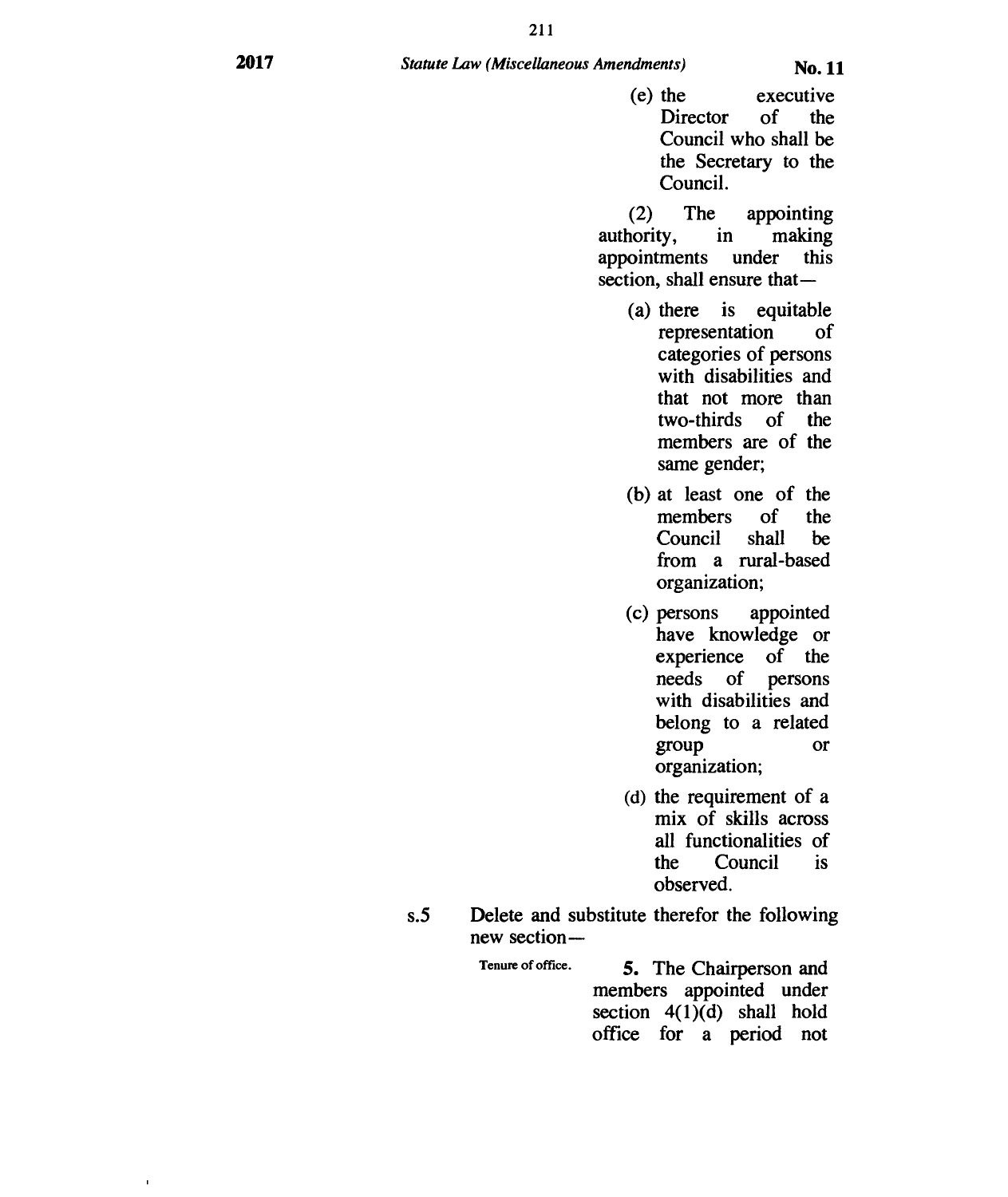2008)

2011 (No. 1 of

exceeding three years and shall be eligible for reappointment for a further term not exceeding two years.

- The Refugees s.6 Delete the word "Department" and substitute Act 2006. therefor the expression "Secretariat".
- Delete the expression "Department of Refugee Affairs" wherever it appears and substitute therefor the expression "Refugee Affairs Secretariat". (No. 13 of 2006)
	- s.8(3) Delete the words "Provincial administration and internal security" appearing in paragraph (b) and substitute therefor the words "interior and co-ordination of national government".
- s.6(1) Delete the introductory portion and substitute therefor the following — The Anti-Counterfeit Act, 2008 (No. 13 of
	- "There shall be a Board of the Agency which shall consist of—

Delete the word "industrialization" appearing in paragraph (b) and substitute therefor the word "trade".

The Competition Schedule Delete subparagraph (4) and substitute Act, 2010 (No. Para 3 therefor the following —

10 of 2010) (4) The chairman shall preside at all meetings of the Authority at which he is present, and in his absence the members present may appoint one from among their number to preside at the meeting

The Judicial s.5 Insert the following new subsection<br>Service Act immediately after subsection  $(4)$  immediately after subsection  $(4)$ —

 $2011$  (10. 1 or  $(5)$  If a vacancy occurs in the office the  $2011$ ) Chief Justice and that of the Deputy Chief Justice, or if the Deputy Chief Justice is unable to act in the absence of Chief Justice, the senior most judge in the Supreme Court shall act as the Chief Justice and shall assume the administrative duties of the Chief Justice until the position of Chief Justice or Deputy Chief Justice is filled.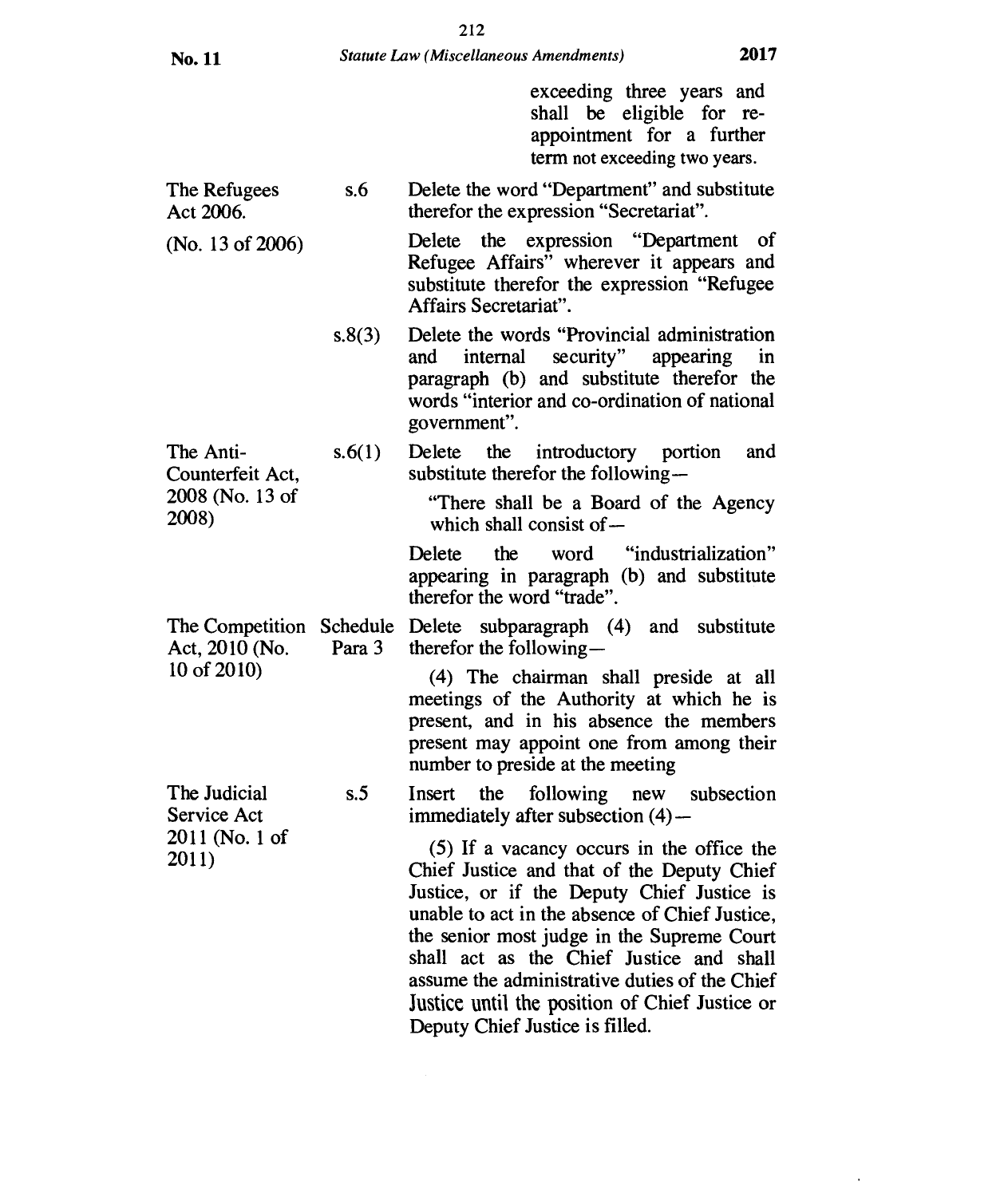#### **2017** *Statute Law (Miscellaneous Amendments)* **No. 11**

**The National s.13(7) Insert the following new subsection**  Police Service **immediately after subsection (7)** — Act, 2011 ((No. (8) Whenever a vacancy occurs in the 11A of 2011) (8) Whenever a vacancy occurs in the office of the Deputy Inspector-General, the **President may on the recommendation of the Commission appoint a suitably qualified police officer to act as Deputy Inspector-General until the appointment of the substantive holder of the office, provided that such police officer appointed to serve in acting capacity shall serve for a period not exceeding six months. s.27 Insert the following new paragraph immediately after paragraph (j)— (ja) collection of criminal intelligence. s.11 Insert the words "and has acquired residence status" immediately after the expression "seven years" appearing in the introductory portion. s.15(2) Delete the expression "five years" and substitute therefor the expression "seven years". s.16(2) Delete the expression "five years" and substitute therefor the expression "seven years". s.19(1) Insert the words "or registration" immediately after the words "by birth". s.27(3) Insert the following new paragraph at the end thereof — (h) such other documentation or information as the Director may require to ascertain the citizenship status of the applicant. s.37 Delete the introductory portion and substitute therefor the following — "The following persons, their spouses, The Kenya Citizenship and Immigration Act, 2011 (No. 12 of 2011)** 

**children and dependants shall be eligible upon application in the prescribed manner for grant of permanent residence status in Kenya....".**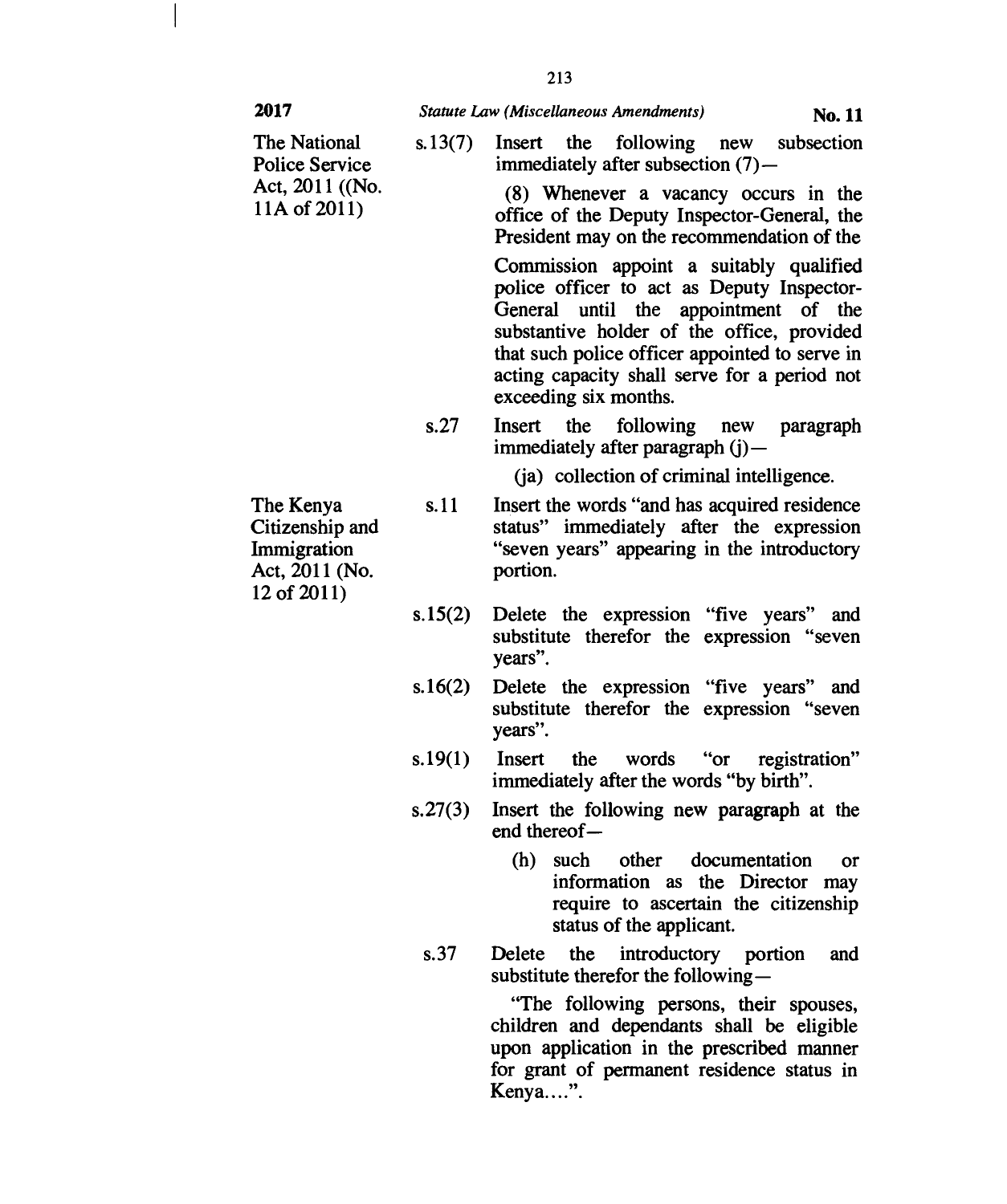Insert the words "or dependants under any law" immediately after the word "children" appearing in paragraph (c).

Insert the following new paragraph immediately after paragraph (c)—

(ca) children of registered citizens who are born before their parents acquire citizenship.

Insert the following new paragraph immediately after paragraph (d) —

- (e) widows or widowers of Kenyan citizens.
- s.40(10) Delete the words "may appeal to the High Court" and substitute therefor the words "may apply to the Cabinet Secretary for review in the prescribed manner".

Insert the following new subsections immediately after subsection (10)-

(11) A notice of approval or rejection as the case may be, of an application under this section shall be issued to the respective applicant in the prescribed manner.

(12) Where the notification issued under subsection (11) is for the rejection of the application, an aggrieved applicant may apply for a review of the Cabinet Secretary's decision within a period of ninety days from the date of receipt of the notification and may appeal the decision of the Cabinet Secretary to the High Court.

- s.41(1) Delete the words "referred to in paragraph (a)' and substitute therefor the words "in respect of which the permit was issued".
- s.49(6) Delete the word "issues" and substitute therefor the word "issued".
	- s.50 Renumber the existing provision as subsection (1) and insert the following *new*  provision-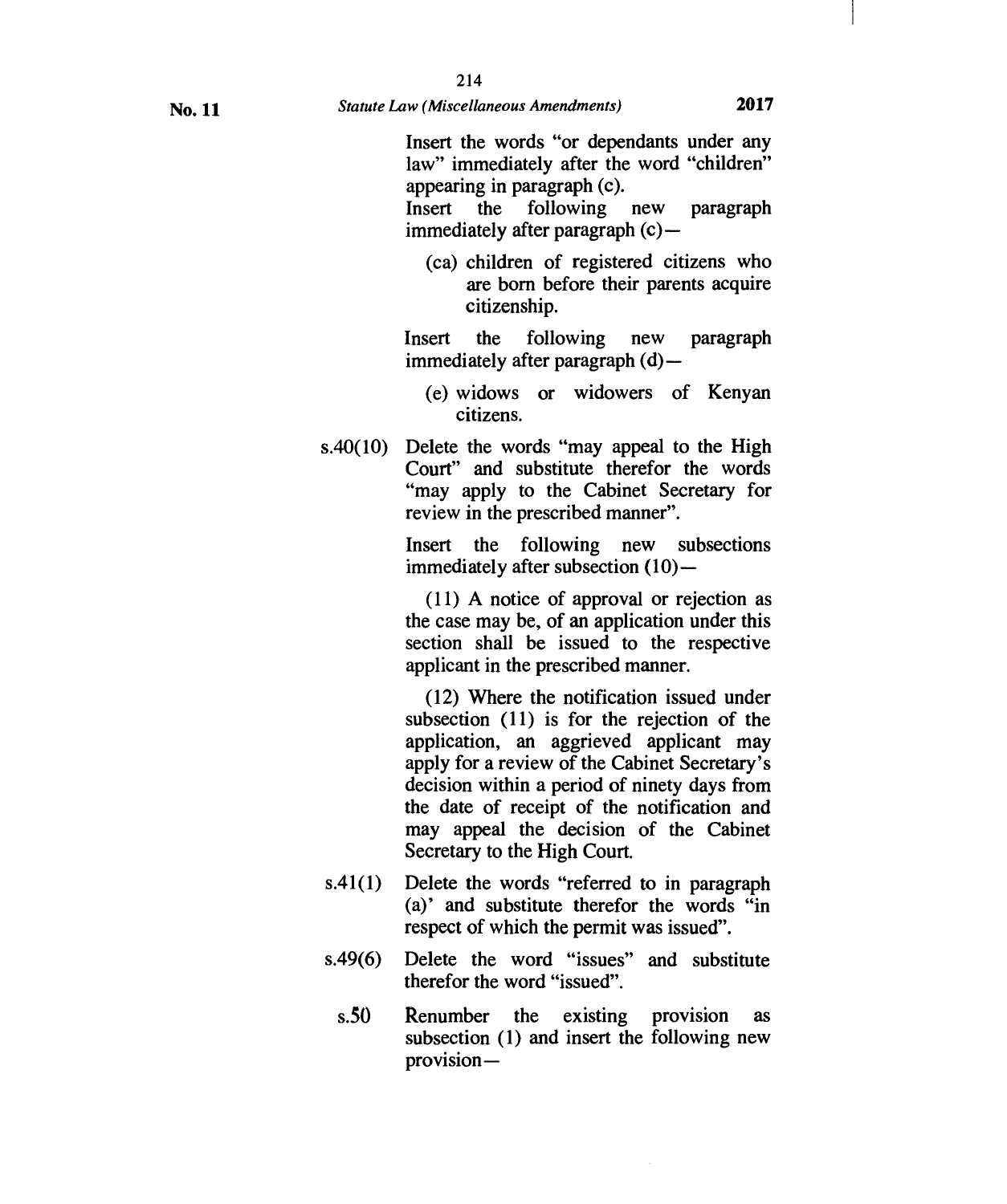**2017** *Statute Law (Miscellaneous Amendments)* No. **<sup>11</sup>** The National **Construction** Authority Act 2011 (No 41 of 2011) Kenya School of s.13(3A) Insert the words "by the Council" Government Act, 2012 (No. 9 of 2012) (2) The Cabinet Secretary shall notify the establishment of holding facilities by notice in the Gazette. s.53 Delete the expression "(n)" and substitute therefor the expression "(m)". s.18(5) Delete the expression "sections 14 and 16" and substitute therefor the expression "section 16". s.30(c) Delete the expression "section 29" and substitute therefor the expression "section 31". s.42(2) Delete the expression "section 29" appearing in paragraph (a) and substitute therefor the expression "section 31 immediately after the word "appointed" The Value Added Tax Act, 2013 (No. 35 of 2013)  $s.21(4)$ First Schedule immediately after paragraph 30 — (Part I-Goods) First Schedule immediately after paragraph 27 **—**  (Part II-Services) Delete the word "Commission" and substitute therefor the word "Council". Insert the following new paragraph 30A. Taxable supplies, procured locally or imported for the construction of liquefied petroleum gas storage facilities with a minimum capital investment of four billion shillings and a minimum storage capacity of fifteen thousand metric tonnes as approved by the Cabinet Secretary for National Treasury upon recommendation by the Cabinet Secretary responsible for liquefied petroleum gas. Insert the following new paragraph **28.** Taxable services, procured locally or imported for the construction of liquefied petroleum gas storage facilities with a

minimum capital investment of four billion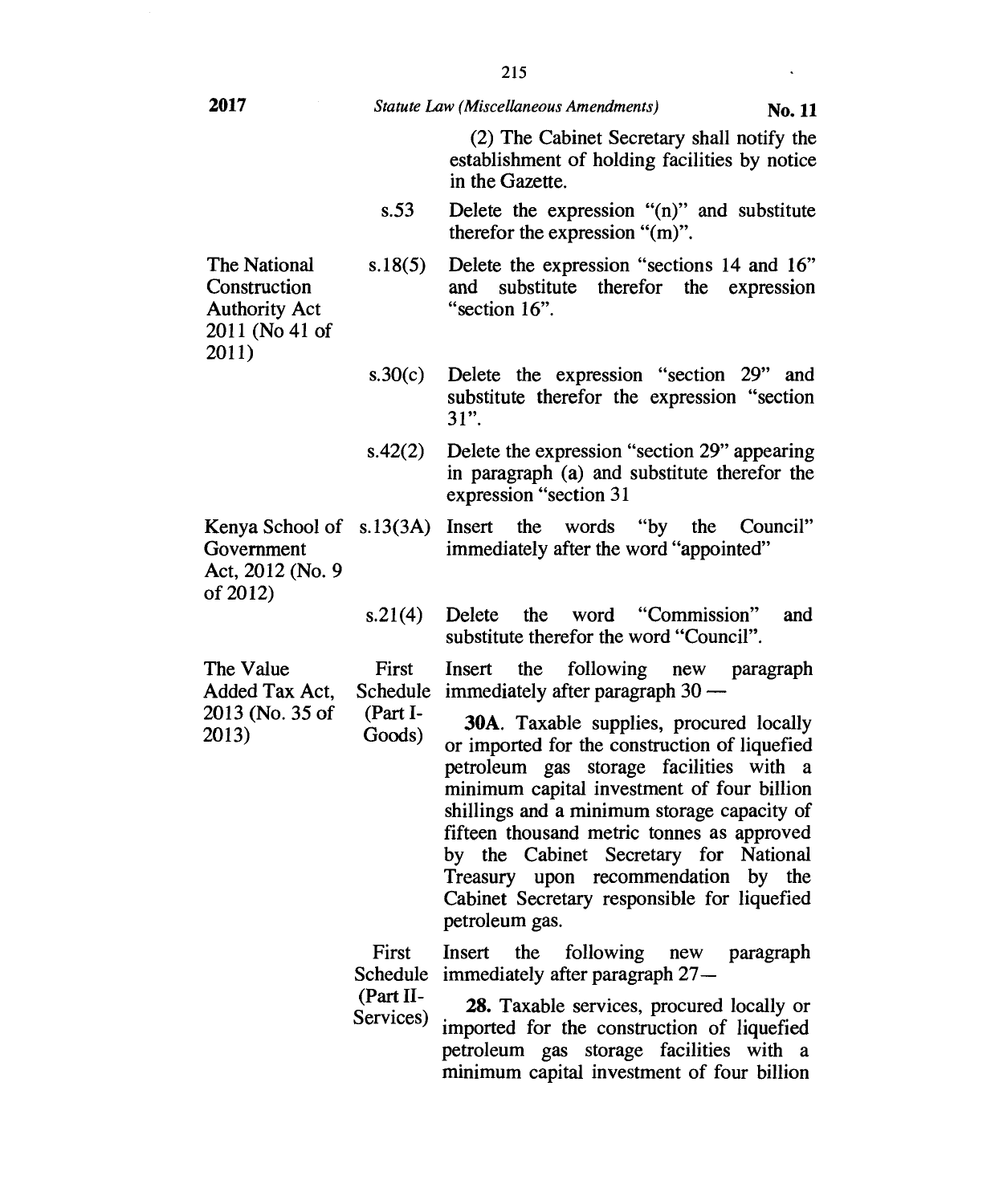Designated Officers) Act 2015 (No. 8 of

2015)

shillings and a minimum storage capacity of fifteen thousand metric tonnes as approved by Cabinet Secretary for National Treasury upon recommendation by the Cabinet Secretary responsible for liquefied petroleum gas.

The Retirement Long title Insert the words " Deputy Chief Justice or Benefits Chief Justice" immediately after the word (Deputy "Speaker". President and

> s.2 Insert the following new definitions in their proper alphabetical sequence —

> > "retired Chief Justice" means a person who, having held the office of Chief Justice, has ceased to hold the office as such in the manner specified in the Constitution;

> > "retired Deputy Chief Justice" means a person who, having held the office of Deputy Chief Justice, has ceased to hold office as such in the manner specified in the Constitution;"

s. 3 Delete and substitute therefor the following new section—

| Persons     | 3. Subject to sections $5(3)$                                       |  |
|-------------|---------------------------------------------------------------------|--|
| entitled to | and 15, the persons entitled                                        |  |
| benefits.   | to the benefits conferred by<br>this Act shall be persons<br>$who-$ |  |
|             |                                                                     |  |

- (a) at any time after the 1st January, 1993, retire as Deputy President, Prime Minister, Vice-President or Speaker; or
- (b) at any time after the  $27<sup>th</sup>$  August, 2010, retire as Chief Justice or Deputy Chief Justice.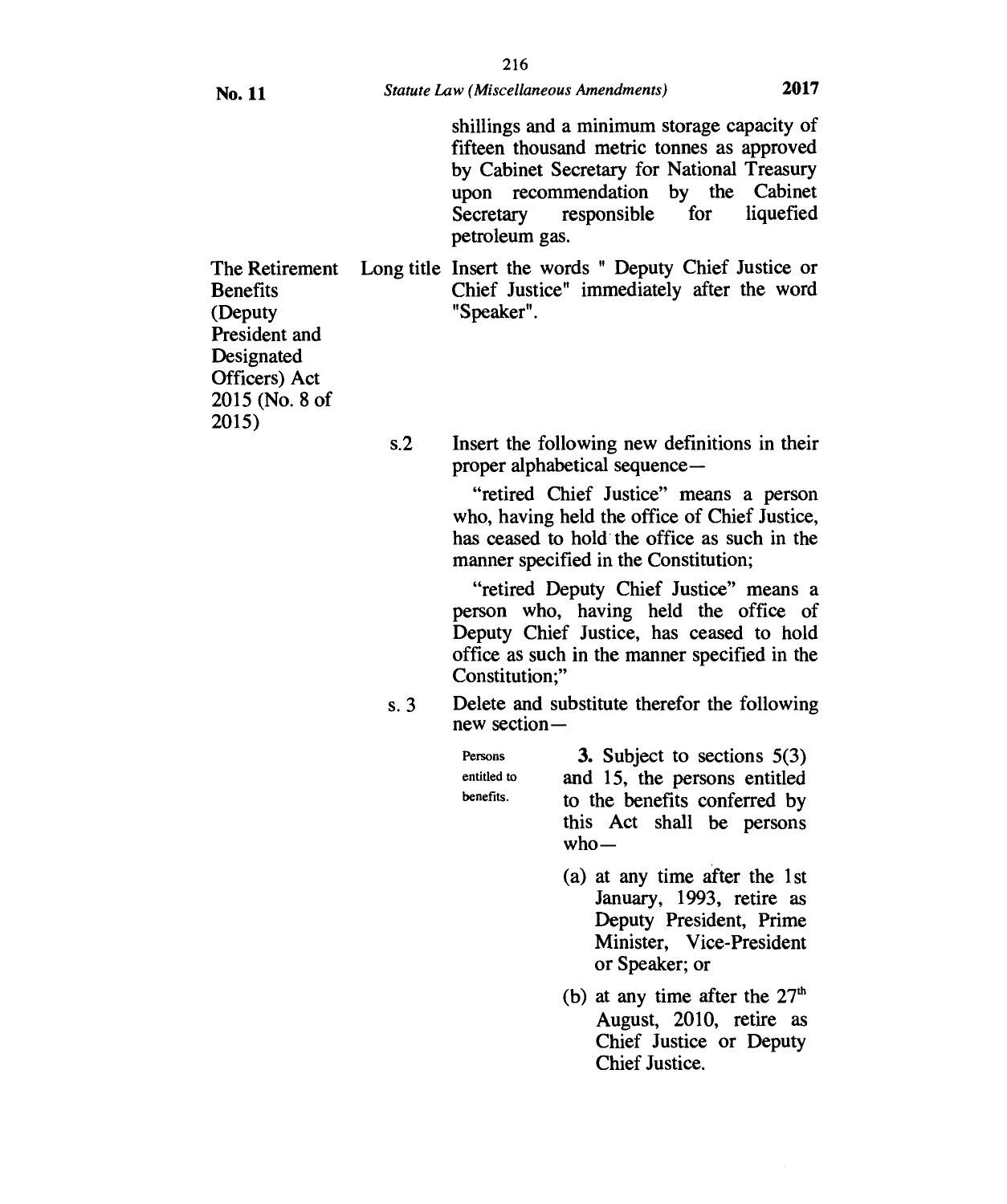- **Insert the following sections immediately after section 5 — New** 
	-
	- **Pension and other 5A. A retired Chief benefits of retired** Justice shall, during his or her lifetime, be entitled to —
		- **(a) a monthly pension equal to eighty per cent of the monthly salary of the entitled person's last monthly salary while in office;**
		- **(b) a lump sum payment on retirement, calculated as a sum equal to one year's salary paid for each term served in office;**
		- **(c) one saloon vehicle of an engine capacity not exceeding 2000 cc**  which **replaceable once every four years;**
		- **(d) one four-wheel drive vehicle of an engine capacity not exceeding 3000 cc which shall be replaceable once every four years;**
		- **(e) a fuel allowance equal to fifteen per cent of current monthly salary of the office holder;**
		- **(f) full medical and hospital cover, providing for local and overseas treatment, with a reputable insurance company for the entitled person and the entitled person's spouse;**
		- **(g) the additional benefits set out in the First Schedule.**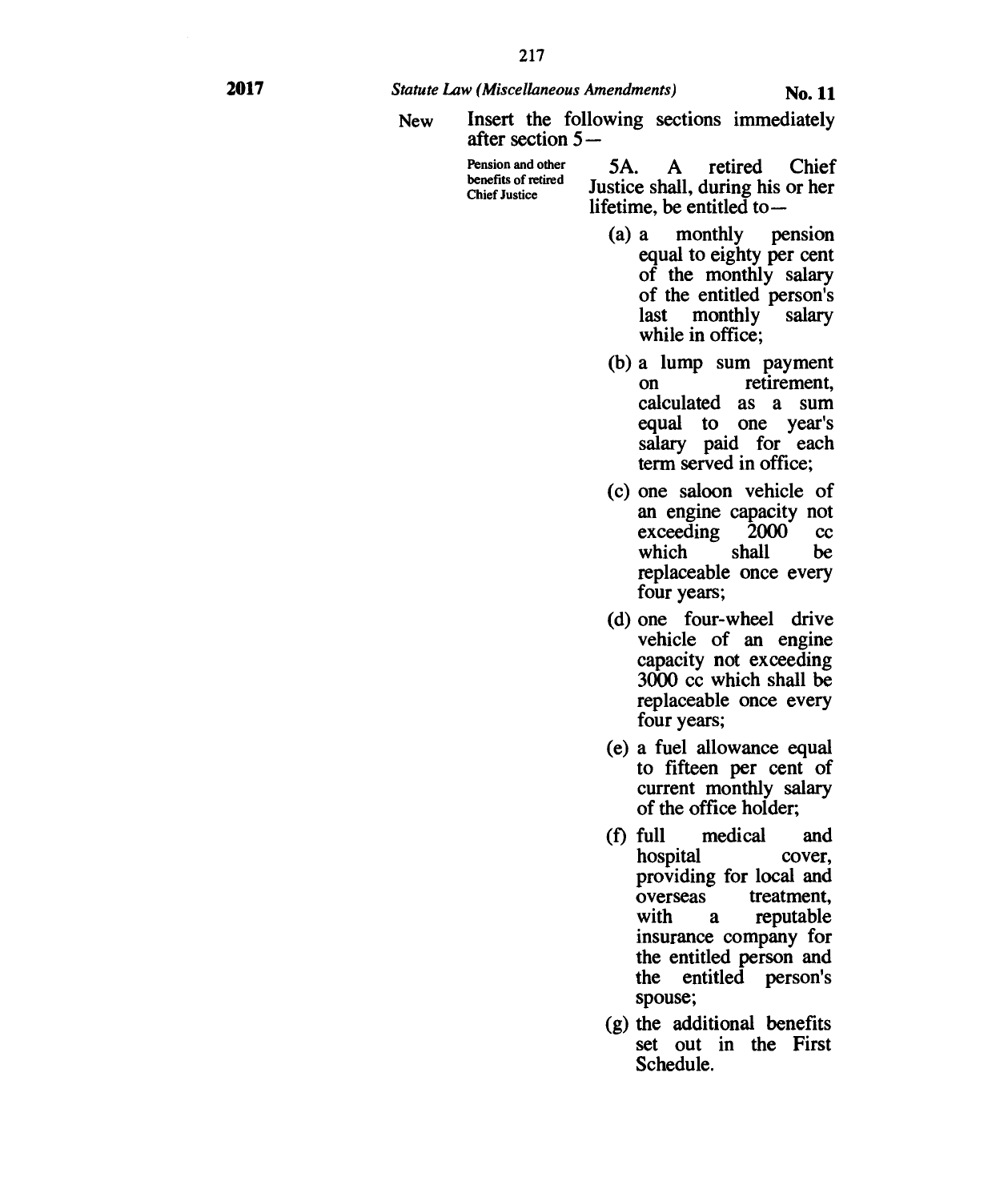Pension and other **5B.** A retired Deputy benefits of retired  $\bullet$  ... Deputy Chief Justice. Chief Justice shall, during his or her lifetime, be entitled  $to-$ 

- (a) a monthly pension equal to eighty per cent of the monthly salary of the entitled person's last monthly salary while in office;
- (b) a lump sum payment on retirement calculated as a sum equal to one year's salary paid for each term served in office;
- (c) one salon vehicle of an engine capacity not exceeding 2000 cc<br>which shall be which replaceable once every four years;
- (d) one four-wheel drive vehicle of an engine capacity not exceeding 3000 cc<br>which shall be which replaceable once every four years;
- (e) a fuel allowance equal to fifteen per cent of the current monthly salary of the office holder;
- (f) full medical and hospital cover, providing for local overseas<br>with a treatment, with a<br>reputable insurance reputable company for the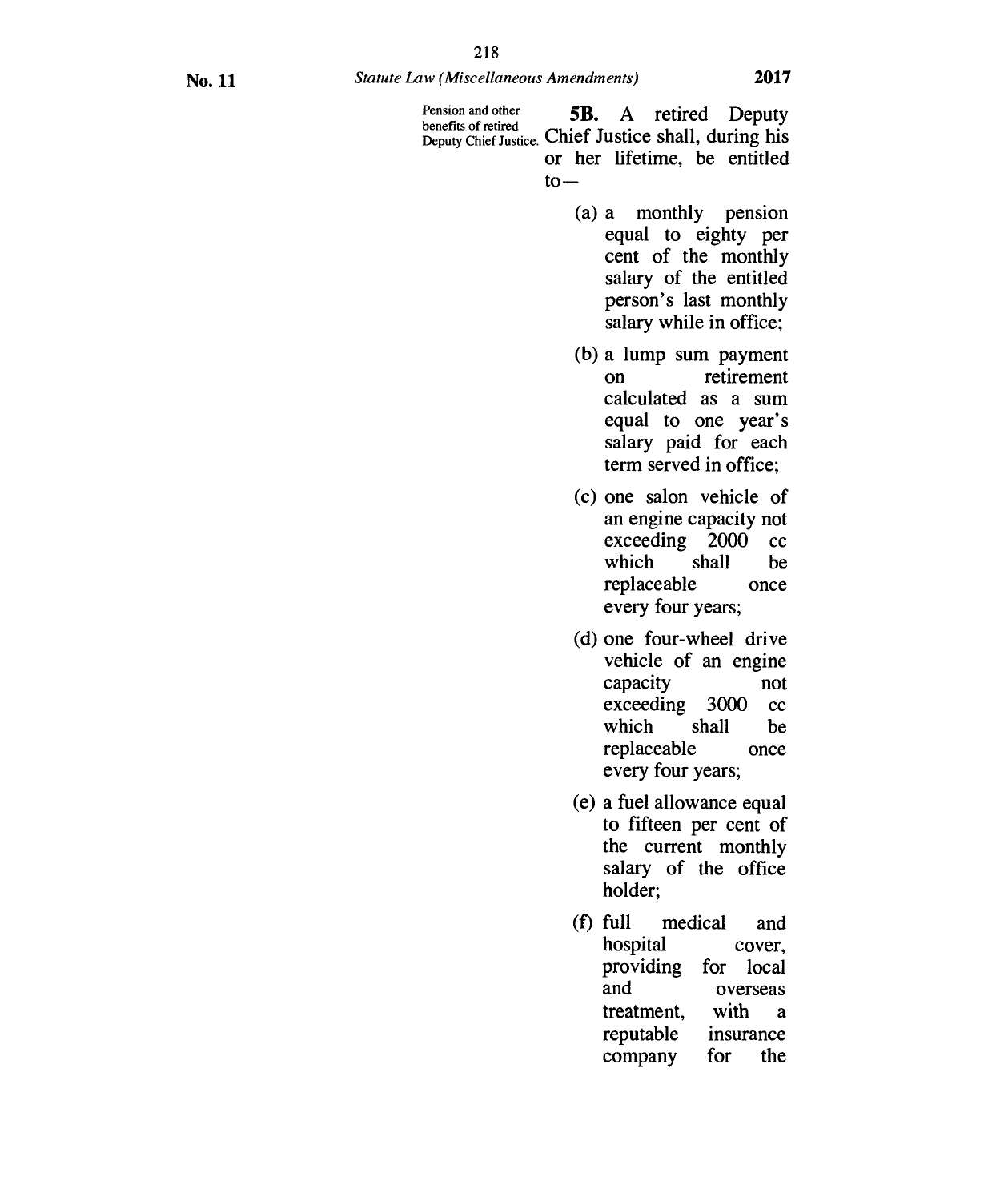entitled person and the entitled person's spouse;

(g) the additional benefits set out in the First Schedule.

First Insert the words "the Deputy chief Schedule Justice or the Chief Justice" immediately after the words "the Senate" appearing in the title.

The Business s.2 Delete the definition of the expression Registration "Registrar-General".

Service Act Insert the following new definition in proper 2015 (No. 15 of alphabetical sequence — 2015)

"Director-General" means the Director-General of the Service appointed under section 17.

s.4(1) Delete and substitute therefor the following new subsection —

> (1) The Service shall, under the general supervision of the Cabinet Secretary, be responsible for the implementation of policies, laws, and other matters relating to the registration of Companies, partnerships and firms, individuals and corporations carrying on business under a business name, bankruptcy, hire-purchase, and chattels transfers.

s.5(2) Insert the words "or his representative" at the end of paragraphs (c) and (d).

> Delete paragraph (f) and substitute therefor the following new paragraph —

- (f) the Director-General, who shall be an *ex-officio* member.
- s.17 Delete and substitute therefor the following new section—
	- Director General 17. The Board shall appoint a Director-General on such terms and conditions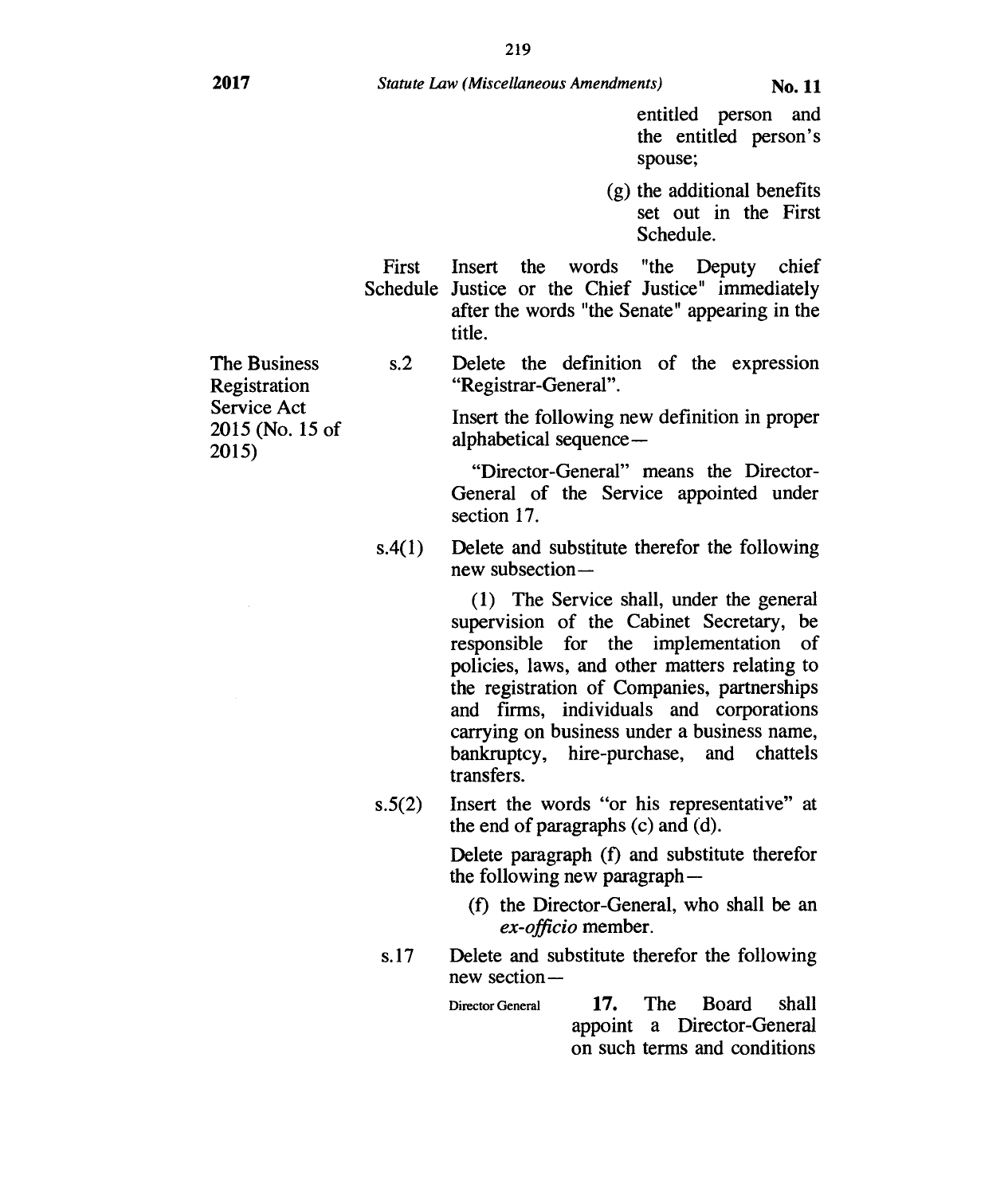**as** may be specified in the instrument of appointment

- s.18 Delete the expression "Registrar-General" wherever it appears and substitute therefor the expression "Director-General".
- s.18(1) Delete paragraphs (a) and (b) and substitute therefor the following new paragraphs —
	- (a) is an advocate of the High Court of not less than ten years standing.
	- (b) has at least five years' working experience at a senior management position in public affairs or in a commercial environment.
- s.19(1) Insert the following new paragraph immediately after paragraph (d)—
	- (e) failure to perform in accordance with agreed targets.
- s.19(2) Delete the expression "Registrar-General" wherever it appears and substitute therefor the expression "Director-General".
- s.20(1) Delete the word "Registrar" and substitute therefor the word "directors".
	- s.21 Delete the expression "Registrar-General" wherever it appears and substitute therefor the expression "Director-General".
- s.27(2) Delete the word "Board" and substitute therefor the word "Service".
- s.28(3) Insert the words "who are engaged in the functions as set out under section 4(1)" immediately after the words "of this Act". Insert the words "of staff' immediately after the word "members" appearing in paragraph

new section—

(e). s.31 Delete and substitute therefor the following

> Secondment of staff **31.** (1) Subject to subsection (2), all persons who, immediately before the commencement of this section were members of the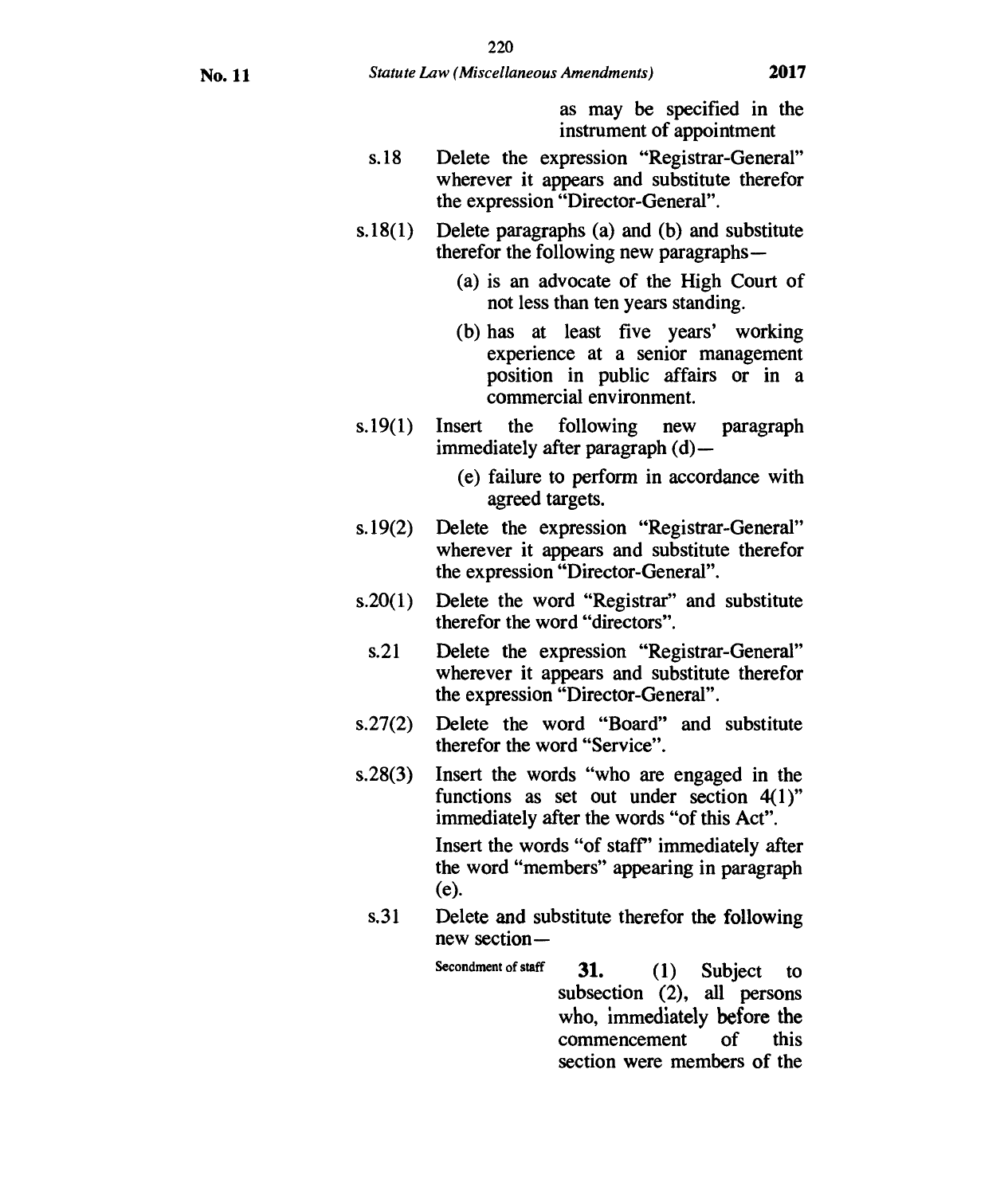**Department of the Registrar-General engaged in the activities of the Service as set out in section 4(1) shall upon such commencement, be deemed to be on secondment to the Service.** 

**(2) Notwithstanding the provisions of subsection (1), within twelve months after the commencement of this section, the Service shall review the qualifications of all persons deemed to be on secondment to the Service under that subsection, and may retain those found suitably qualified for employment by the Service subject to —** 

- **(a) such persons opting to remain in the service of the Service ; and**
- **(b) such terms and conditions of service (not being to the disadvantage of such persons) as may be agreed with the Service.**

**(3) Any employee not retained by the Service under subsection (2) may exercise his option to either —** 

**(a) retire from the service of the Government; or in cases where the employee has not**  retirement **age, be redeployed within the public service.**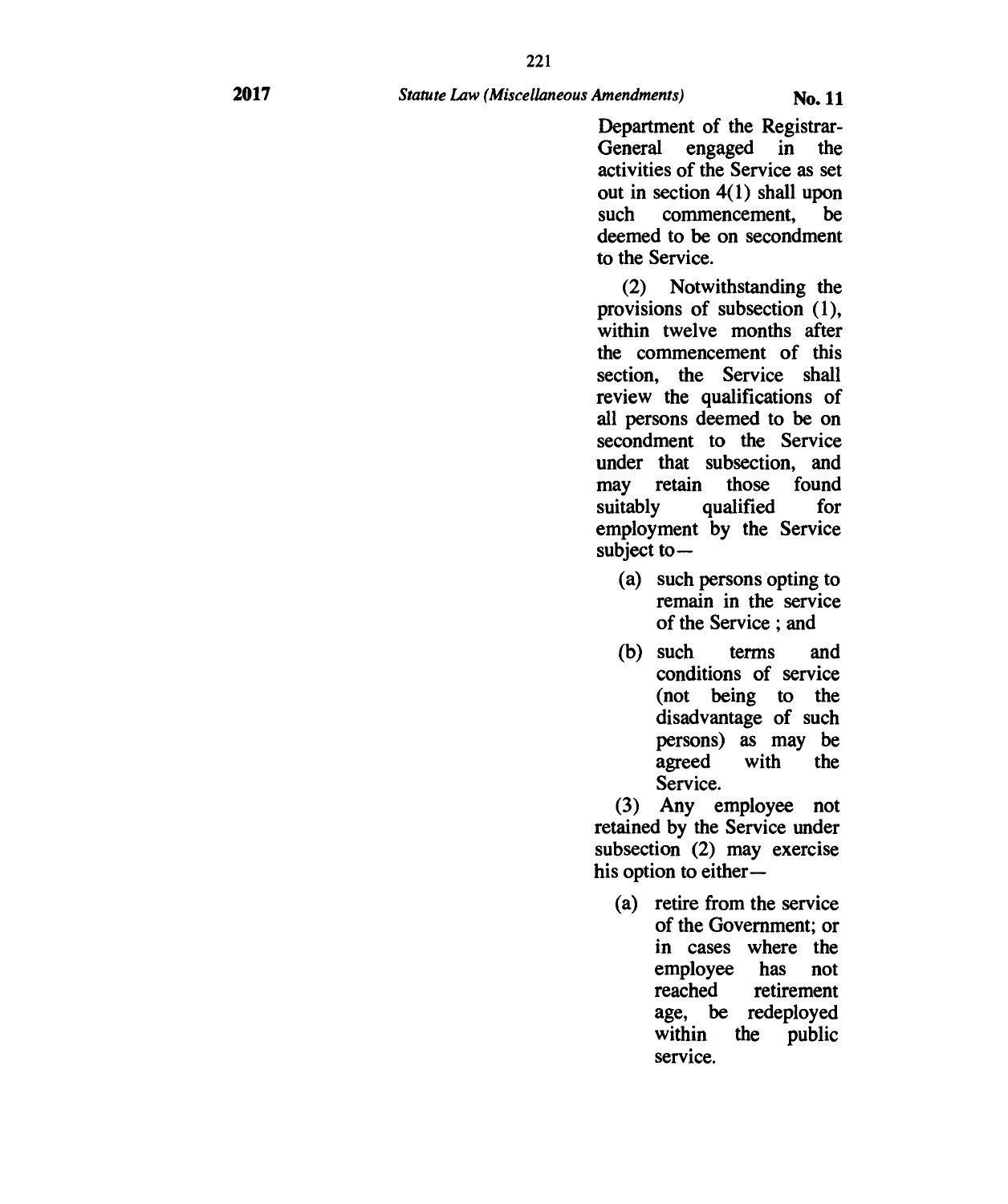(4) Where an employee enters into an agreement with the Service under subsection (2), his service with the Government shall be deemed to be terminated without the right to severance pay but without prejudice to all other remuneration and benefits payable upon the termination of his appointment with the Government.

s.32 Insert the words "in performing the services set out under section 4(1)" immediately after the expression "Registrar-General".

Schedule Delete the words "the vice-chairperson shall Para 1(6) preside, and in the absence of both the chairperson and the vice-chairperson"

- The Companies s.93(9) Insert the words "other than a public listed Act 2015 (No. company" immediately after the word 17 of 2015) "company".
	- s.245(1) Delete the expression "Attorney-General" and substitute therefor the expression "Director-General".
		- (2) Delete the expression "Attorney-General" and substitute therefor the expression "Director-General".
	- s.468(2) Delete the expression "480" and substitute therefor the expression "470".
		- s.518 Insert the words "in relation to the nominal value of a public listed company's allotted share capital" immediately after the expression "authorised minimum".
	- s.520(4) Delete the words "may issue" and substitute therefor the words "may not issue".
	- s.540(1) Delete the expression "549" and substitute therefor the expression "537"
		- s.55g Delete the expression "553" and substitute therefor the expression "551".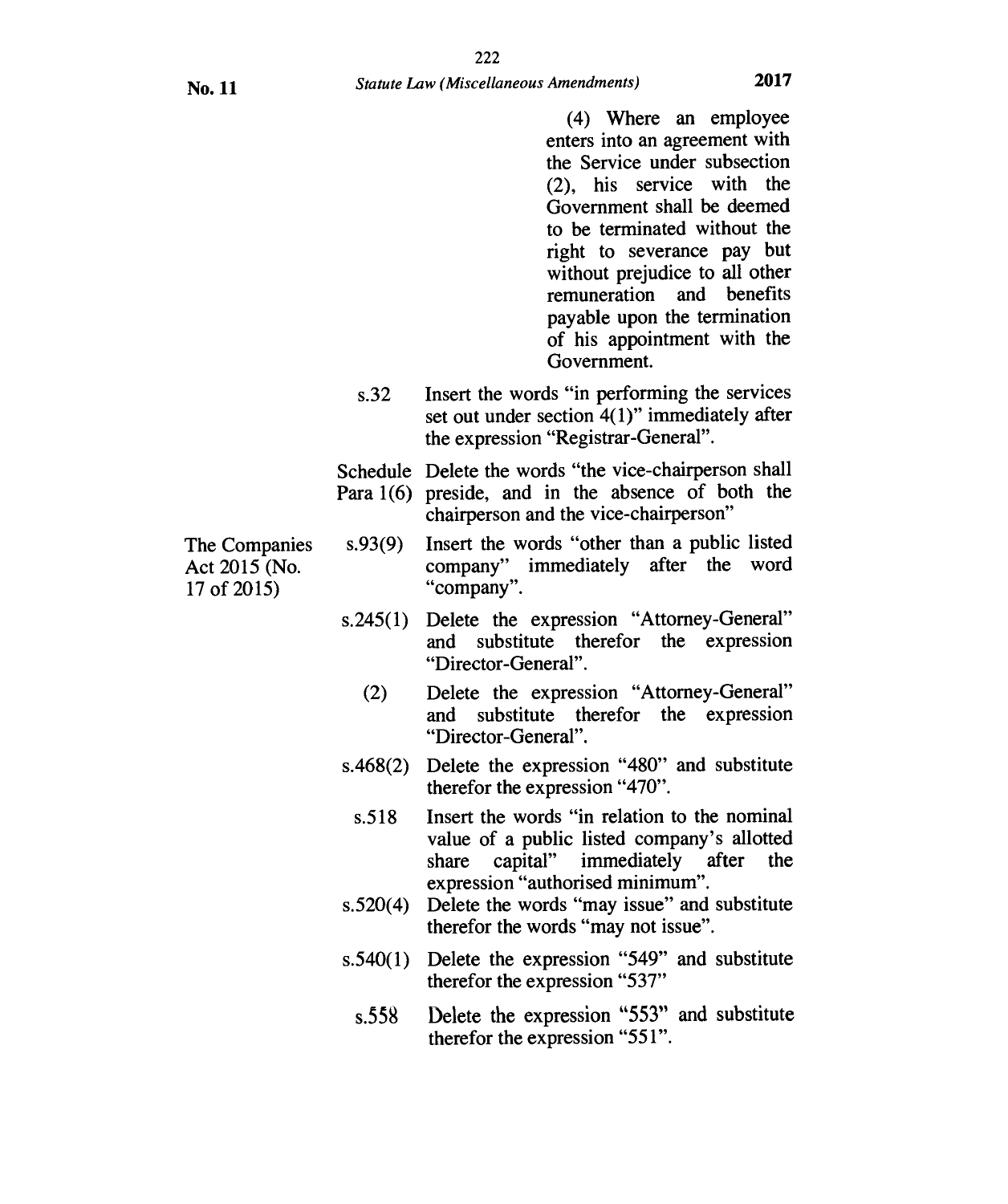| 2017                                                                                             |                   | Statute Law (Miscellaneous Amendments)<br>No. 11                                                                                                                                                                                                                                      |
|--------------------------------------------------------------------------------------------------|-------------------|---------------------------------------------------------------------------------------------------------------------------------------------------------------------------------------------------------------------------------------------------------------------------------------|
|                                                                                                  | s.560(1)          | Delete the expression "553" and substitute<br>therefor the expression "551".                                                                                                                                                                                                          |
|                                                                                                  |                   | s.986 $(3)$ Delete paragraph $(d)$ .                                                                                                                                                                                                                                                  |
|                                                                                                  |                   | s.1024(7) Delete the expression "1025" and substitute<br>therefor the expression "1026".                                                                                                                                                                                              |
| Act, 2015 (No.<br>23 of 2015)                                                                    | First<br>Schedule | The Excise Duty Part I of the Insert the words "locally assembled motor<br>vehicles and" immediately after the words<br>"excluding" appearing in the item titled<br>"motor vehicles excluding school buses for<br>use by public schools of tariff heading<br>87.02, 87.03 and 87.04". |
|                                                                                                  |                   | Part III of Insert the words "day of" immediately after<br>the First the word "1 <sup>st</sup> " appearing in the definition of<br>Schedule "Adjustment day"                                                                                                                          |
| The High Court<br>(Organization<br>and<br>Administration)<br>Act, 2015 (No.<br>27 of 2015)       | s.10(2)           | Delete paragraph (a) and substitute therefor<br>the following new paragraph—                                                                                                                                                                                                          |
|                                                                                                  |                   | (a) from the 14th January to the second<br>Wednesday before Good Friday                                                                                                                                                                                                               |
|                                                                                                  |                   | Delete paragraph (c) and substitute therefor<br>the following new paragraph-                                                                                                                                                                                                          |
|                                                                                                  |                   | (c) from the 16th September to the 20th<br>December.                                                                                                                                                                                                                                  |
| The Court of<br>Appeal<br>(Organization<br>and<br>Administration)<br>Act 2015(No.<br>28 of 2015) | s.26(1)           | Delete the word "Thursday" appearing in<br>paragraph (a) and substitute therefor the<br>word "Wednesday".                                                                                                                                                                             |
|                                                                                                  |                   | "7th<br>the<br>expression<br>Delete<br>January"<br>appearing in paragraph (c) and substitute<br>therefor the expression "12th January".                                                                                                                                               |
| The Legal Aid<br>Act, 2016 (No. 6<br>of 2016)                                                    | s.9(1)            | Insert the words "from among universities<br>with an operational legal aid clinic" at the<br>end of paragraph (i).                                                                                                                                                                    |
|                                                                                                  |                   |                                                                                                                                                                                                                                                                                       |

s.43(1) Insert the following new subsection immediately after subsection (1)—

> (1A) In determining whether substantial injustice referred to in paragraph (1)(b) likely to occur, the court shall take into consideration —